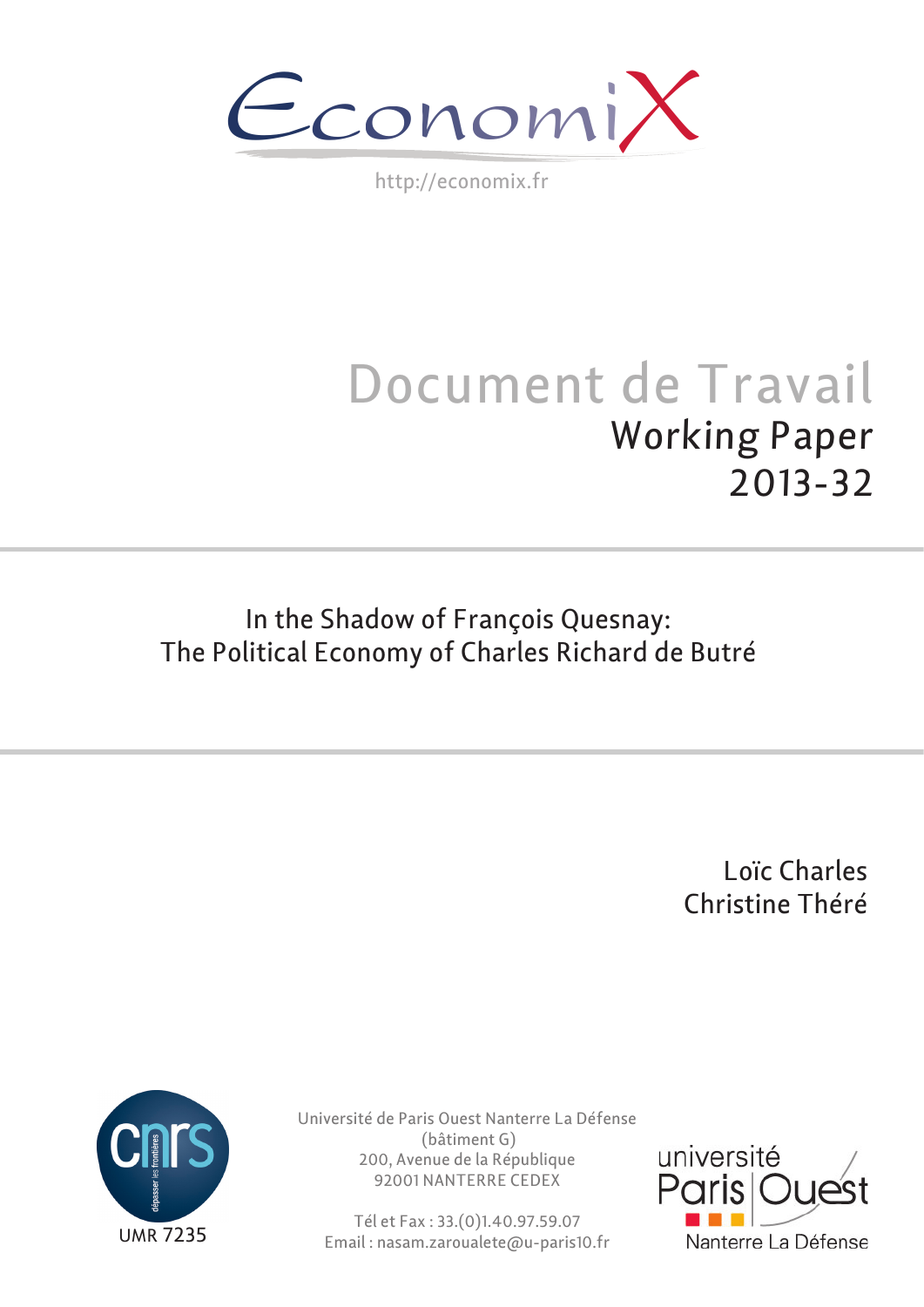#### **In the Shadow of François Quesnay:**

# **The Political Economy of Charles Richard de Butré**

Loïc Charles (Led-University of Paris 8 & Ined)

Christine Théré (Ined)\*

#### **Abstract :**

From 1759 to 1762, François Quesnay had systematically appealed to an obscure physiocrat, Charles Richard de Butré, when he had to make a numerical estimate or to do a nonelementary computation. In the present article, we use two important unpublished writings by Butré to discuss and assess the extent of his contribution to physiocratic theory. In these two works written at the end of 1766 and the beginning of 1767, Butré set himself to the task of deepening Quesnay's political economy. Although he was, besides Quesnay, the only physiocrat who mastered the *Tableau économique*, he chose to develop his own analytical devices. In order to provide a more satisfactory presentation of the doctrine of the exclusive productivity of agriculture, Butré modified significantly the social classification adopted by Quesnay and all the other physiocrats. Finally, he imagined and drafted a theoretical system of public accounting that would measure and account for all kinds of economic activities, including those Quesnay had left out in his *Tableau économique*, such as external trade. We argue that the study of his work offers us an ideal vantage point to broaden our understanding of the nature and the history of Quesnay's political economy.

**Keywords:** Physiocracy ; Physiocratic Theory ; François Quesnay ; Charles Richard de Butré ; Tableau économique

**JEL Classifications :** B11, B31

<sup>\*</sup> charles@ined.fr; ch\_there@ined.fr; INED, 133 Blvd Davout, 75980 Paris cedex; France. An early version of this paper was presented at the ESHET conference in Istanbul (2010). The authors would like to thank Jean Cartelier for his comments on an earlier version.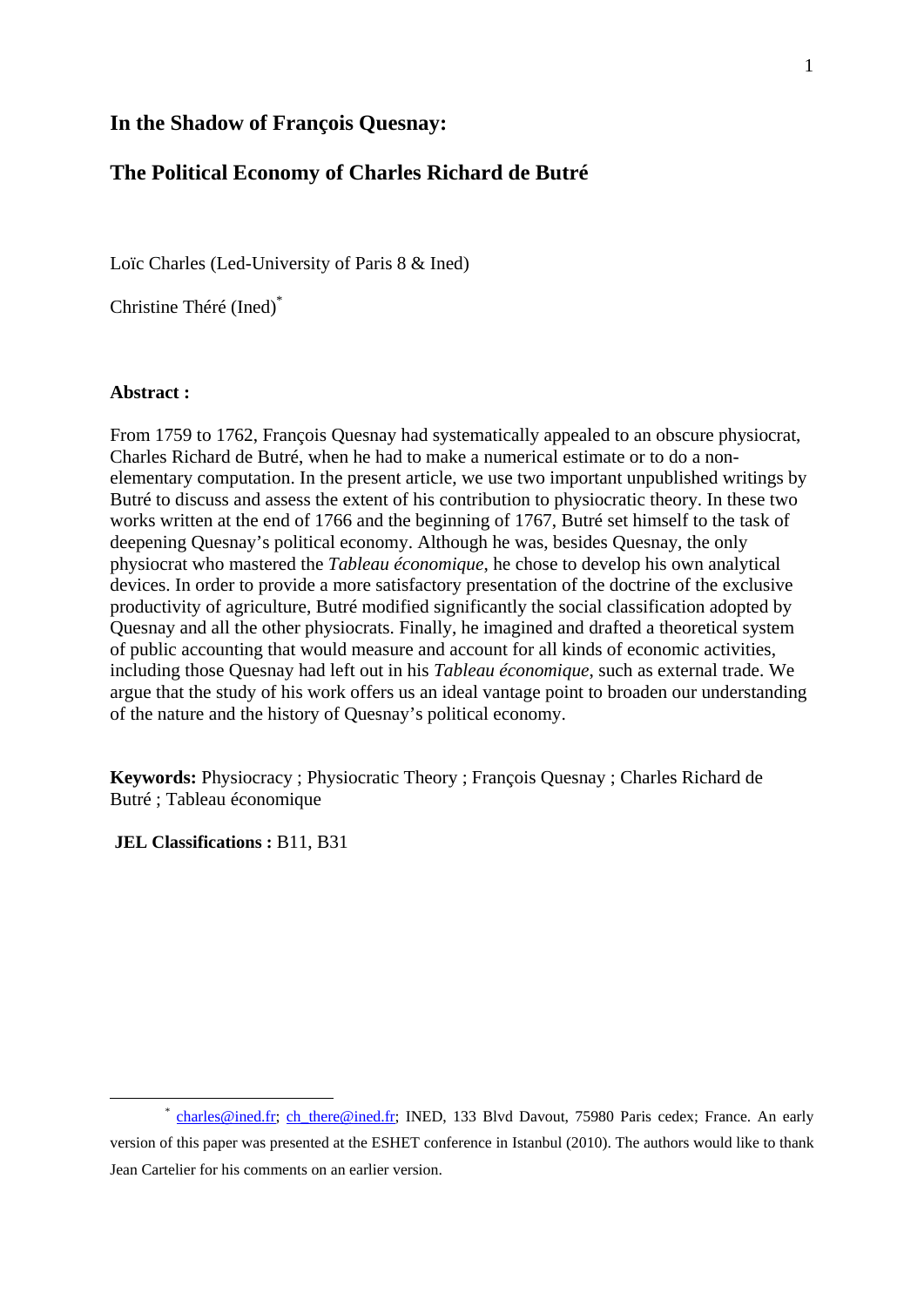#### **I. Introduction**

From 1759 to 1762, François Quesnay had systematically appealed to an obscure physiocrat, Charles Richard de Butré (1725-1805), when he had to make a numerical estimate or to do a non-elementary computation (Charles and Théré 2008). The latter, although hardly mentioned in the secondary literature, was an important collaborator of Quesnay. In the present article, we use two important unpublished writings from Butré to discuss and assess the extent of his contribution to physiocratic theory. These two texts written at the end of 1766 and the beginning of 1767 are: An essay Butré submitted the famous prize competition set by Turgot in Limoges in 1766-1767 on the subject of indirect taxes, and a short theoretical treatise – *Elémens d'oeconomie politique*.

In these two works, Butré set himself to the task of deepening Quesnay's political economy. Although he was, besides Quesnay, the only physiocrat who mastered the Tableau économique, he chose to develop his own analytical devices. In order to provide a more satisfactory presentation of the doctrine of the exclusive productivity of agriculture, Butré modified significantly the social classification adopted by Quesnay and all the other physiocrats. Finally, he imagined and drafted a theoretical system of public accounting that would measure and account for all kinds of economic activities, including those Quesnay had left out in his Tableau économique, such as external trade. As Butré worked on these texts when Quesnay was developing and applying the "Arithmetical formula", the mature version of the *Tableau*, we argue that the study of his work offers us an ideal vantage point to broaden our understanding of the nature and the history of Quesnay's political economy.

In the next section, we detail Butré's participation to the physiocratic movement throughout the 1760s. In the third section, we discuss a short treatise of political economy written by Butré and his contribution to physiocratic social analysis. In the fourth section, we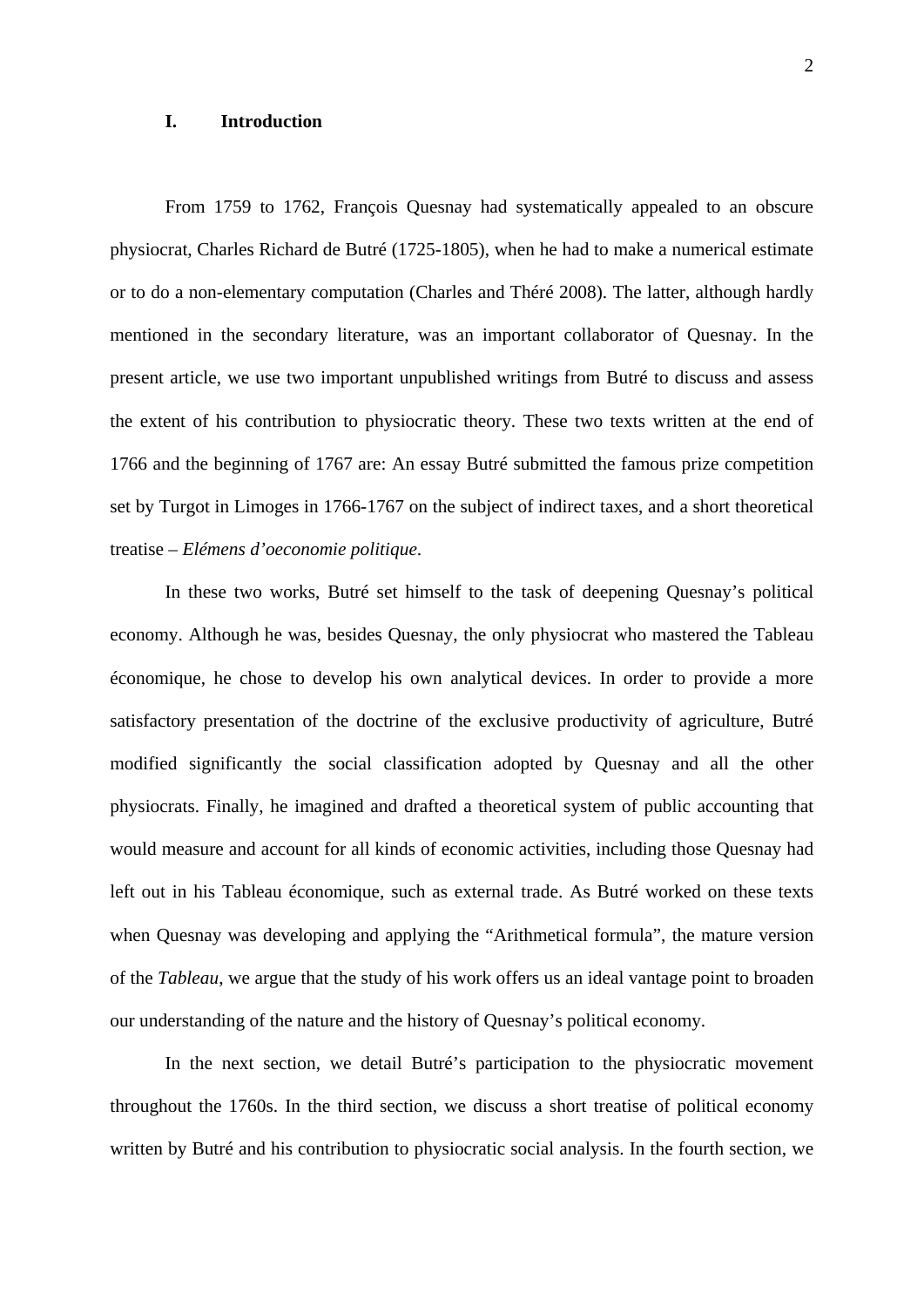present a rational reconstruction of the economic theory of Butré. In a final section, we provide a systematic comparison of the economic analysis of Quesnay's *Tableau économique* and Butré's *Elémens d'oeconomie politique*.

#### **II. Butré and physiocracy 1760-1767**

From the end of the 1750s, Butré, a bodyguard of the king by trade, was dedicating a significant part of his time to the study of political economy.<sup>1</sup> Up to 1762, he participated to several texts Quesnay was writing with the marquis de Mirabeau. Butré's contribution concentrated on the accountings and computations embodied in these works.<sup>2</sup> Accounts and calculations as well as short texts from Butré appeared in the drafts of Quesnay and Mirabeau's main work from the early 1760s: the *Tableau oeconomique avec ses explications*, *Théorie de l'impôt* and *Philosophie rurale*. In the *Tableau oeconomique*, Butré provided help in the first draft of the several new *Tableaux economiques*, doing most of the computations (INED 2005, XXIV). In the *Théorie de l'impôt*, Butré was one of the three *calculateurs* that Quesnay employed to provide data on the French agriculture and tax incomes and to verify the several computations he made (INED 2005, p. 1185). In the preparation of *Philosophie rurale*, Quesnay relied heavily on Butré in the preparation and verification of the numerous computations that were embodied in this work. Butré also provided the three agricultural accounts that were inserted in the final text (Quesnay and Mirabeau 1763, pp. 238-242, pp. 254-56).

 $\frac{1}{1}$ <sup>1</sup> For a general biography of Butré, see Reuss (1887); for a (shorter) intellectual biography and a listing of the archives where manuscripts from Butré can be found, see Charles and Théré (2013b).

 $2$  These writings are available in the Mirabeau's papers located in the French National Archives. We give a detailed listing this archive in INED (2005, II: pp. 1225-1330). We have detailed Butré's work for Quesnay and Mirabeau in Charles and Théré (2008 and 2012).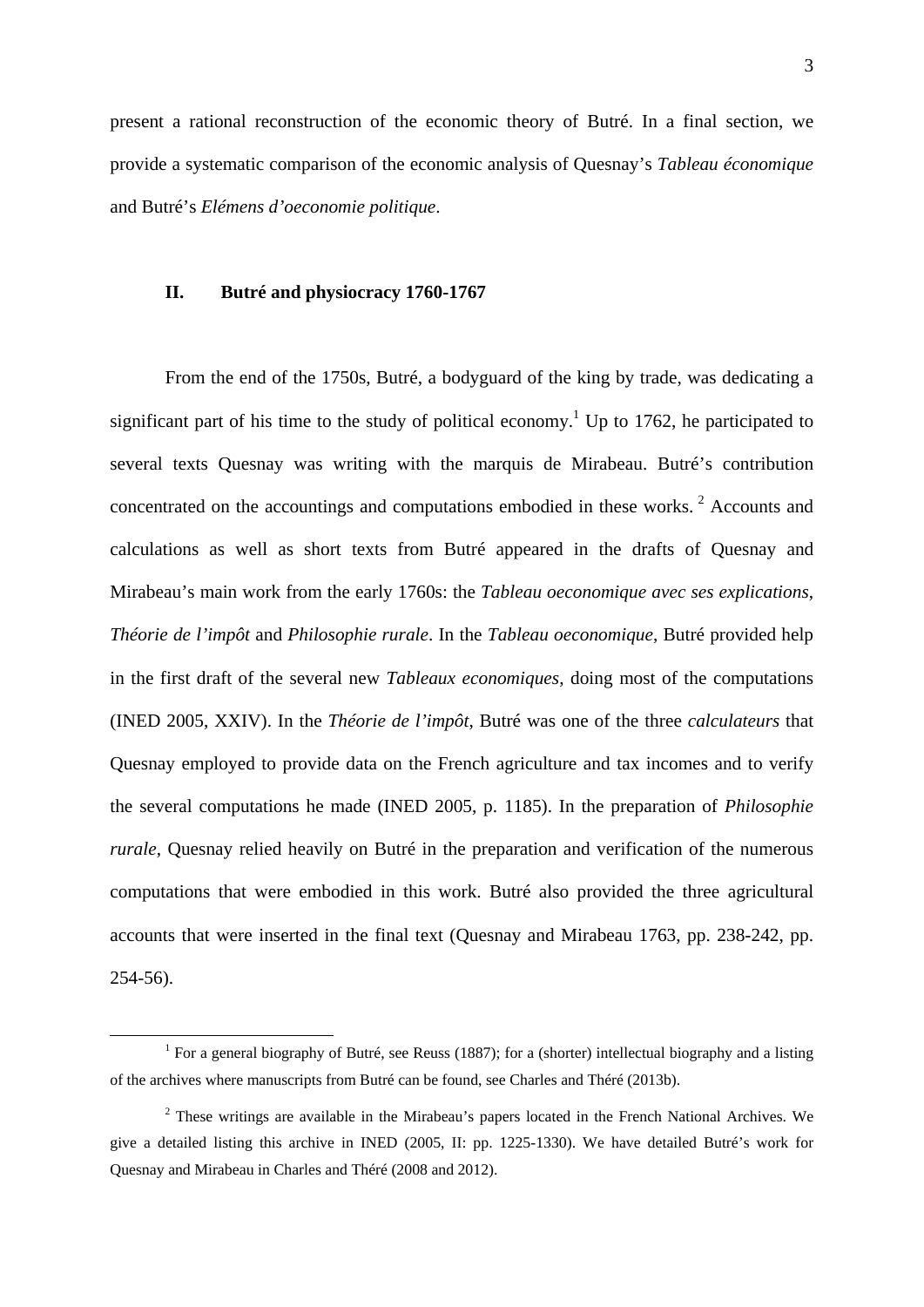In parallel to his work with Quesnay and Mirabeau, Butré began to develop his own contributions to physiocratic political economy. In 1761, he presented several economic texts to the royal agricultural society of Paris.<sup>3</sup> In 1762 or 1763, Butré wrote an interesting *Mémoire sur la liberté du commerce des grains* for an agricultural society, probably that of Paris.<sup>4</sup> After he left Versailles, the physiocrat stayed in touch with François Quesnay who encouraged him to collect agricultural accountings. The latter believed that Butré would be able to provide a solid empirical basis for physiocratic theory. A few years later Mirabeau, would describe Butré as one of the best physiocrats, a "direct pupil of the venerable doctor Quesnay and this commendable old man saw him as unique in his kind and the most useful of all… The inventories of cultivation, published in the first volumes of the former *Éphémérides* are from him<sup>5</sup>." In another letter, Mirabeau emphasized that besides Quesnay Butré was the only physiocrat who can claim to master the Tableau économique.<sup>6</sup>

The project of a systematic collection of agricultural accounts gained momentum when a debate broke out on the notions of *grande* and *petite culture* in the mid-1760s. The discussion took place in several economic periodicals such as the *Gazette du commerce* (later

 $\frac{1}{3}$  $3$  Butré was one of the funding member of the society. The publication released by the Society in 1762 mentioned that Butré presented a *Mémoire sur la population* in a session held on 11 July 1761 (An. [1762], p. 44). Finally, in the *Philosophie rurale*, there is a text titled *Progression de la réparation de l'agriculture, par l'abolissement des causes de son dépérissement. Mémoire communiqué à une Société d'agriculture* that, we believe, can be attributed to Butré: neither Quesnay nor Mirabeau ever presented one of their text to an agricultural society and the text itself, full of computations and statistical details is typical of Butré's work from this period (Mirabeau et Quesnay 1763, pp. 286-295).

<sup>&</sup>lt;sup>4</sup> Two copies, including one with notes and corrections from Quesnay's hand, have been preserved. See INED 2005, p. 1321.

<sup>5</sup> Riksarkivet (Stockholm), Schefferska samlingen, Skrivelser till Karl Fredrik Scheffers, box 5. Mirabeau to Scheffer, June 30, 1778, ff. 50r-50v. Mirabeau added "Above all the doctor desired that he be employed to do this types of surveys, which he makes with a zeal, a skill, a disinterestedness that have no equal, and that he be in charge of raising pupils in this matter." See also ff. 36v and 52r for further praises and details.

<sup>&</sup>lt;sup>6</sup> See Mirabeau to Butré (December, 16<sup>th</sup> 1777), in *Suitte de la correspondance de Bade*, Bibliothèque de l'Arsenal, ms 12 101.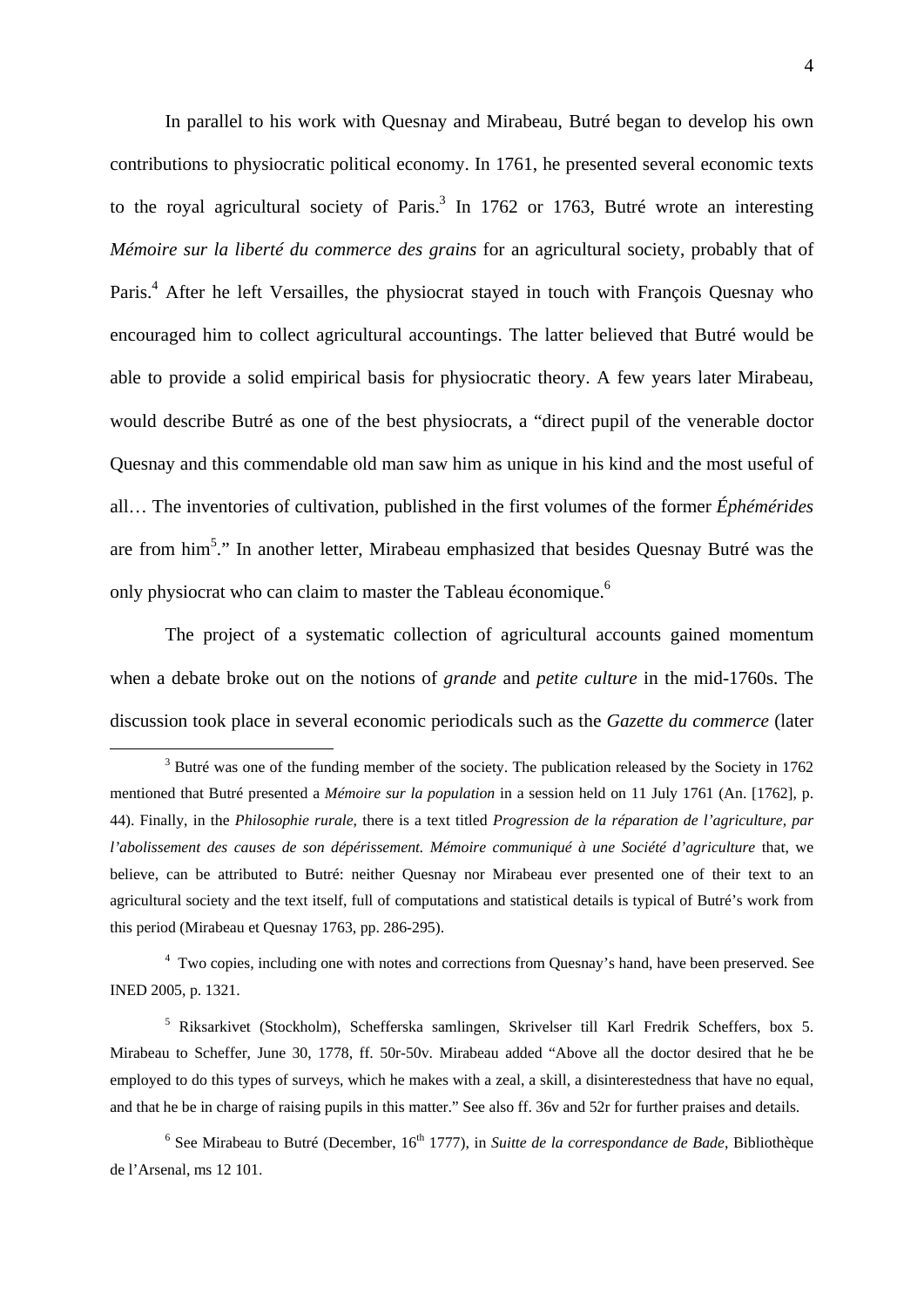*Gazette de l'agriculture, du commerce et des finances*), the *Journal oeconomique* and the *Journal de l'agriculture, du commerce et des finances*. It was also echoed in the sessions of the agricultural societies – a dozen were founded from 1761 to 1763 – and discussed in several agronomic and economic publications from this period.<sup>7</sup> It is in this context that Butré published his first article, a letter on the "*grande et la petite culture*", in the September 1766 issue of the *Journal de l'agriculture*. In this short text, the physiocrat explained the principles of agricultural accounting. He pointed out the necessity to establish rigorous microeconomic categories in the accounting of individual farms, in order to use them as material for economic discussions (Butré 1766). At the end of the letter, the editor-in-chief – Du Pont de Nemours – advertised the project Butré was conducting and announced its imminent publication.

All the same, it took almost a year for Butré to give a more significant piece on the subject in the *Ephémérides du citoyen*. In a series of four articles, Butré elaborated a macroeconomic analysis of French agriculture on a dozen detailed agricultural accounts. In the first two texts from the series, the physiocrat offered a nuanced view of the distinction between *grande* and *petite culture*. Instead of sticking strictly to the binary opposition established by Quesnay and disseminated by Du Pont, Butré choose to cut down each of these two categories in three sub-categories or 'types' of agricultural units of production.<sup>8</sup> In contradistinction to his predecessors, Butré detailed the technologies used by different kind of cultivations – something that was commonly done in the husbandry manuals but not in the

 $\begin{array}{c|c}\n\hline\n\end{array}$  $7$  For a detailed discussion, see Charles and Théré (2013a).

<sup>8</sup> See Quesnay (1756 and 1757) and Du Pont (1765). Butré separated *Grande culture* into "*grande culture opulente* (wealthy large-scale cultivation)", "*grande culture moyenne* (average large-scale cultivation)", "*grande culture foible* (weak large-scale cultivation)" and *petite culture* into "*petite culture du premier ordre* (first-rate small-scale cultivation)", "*petite culture du second ordre* (second-rate small-scale cultivation)" and "*petite culture du troisième ordre* (third-rate small-scale cultivation)".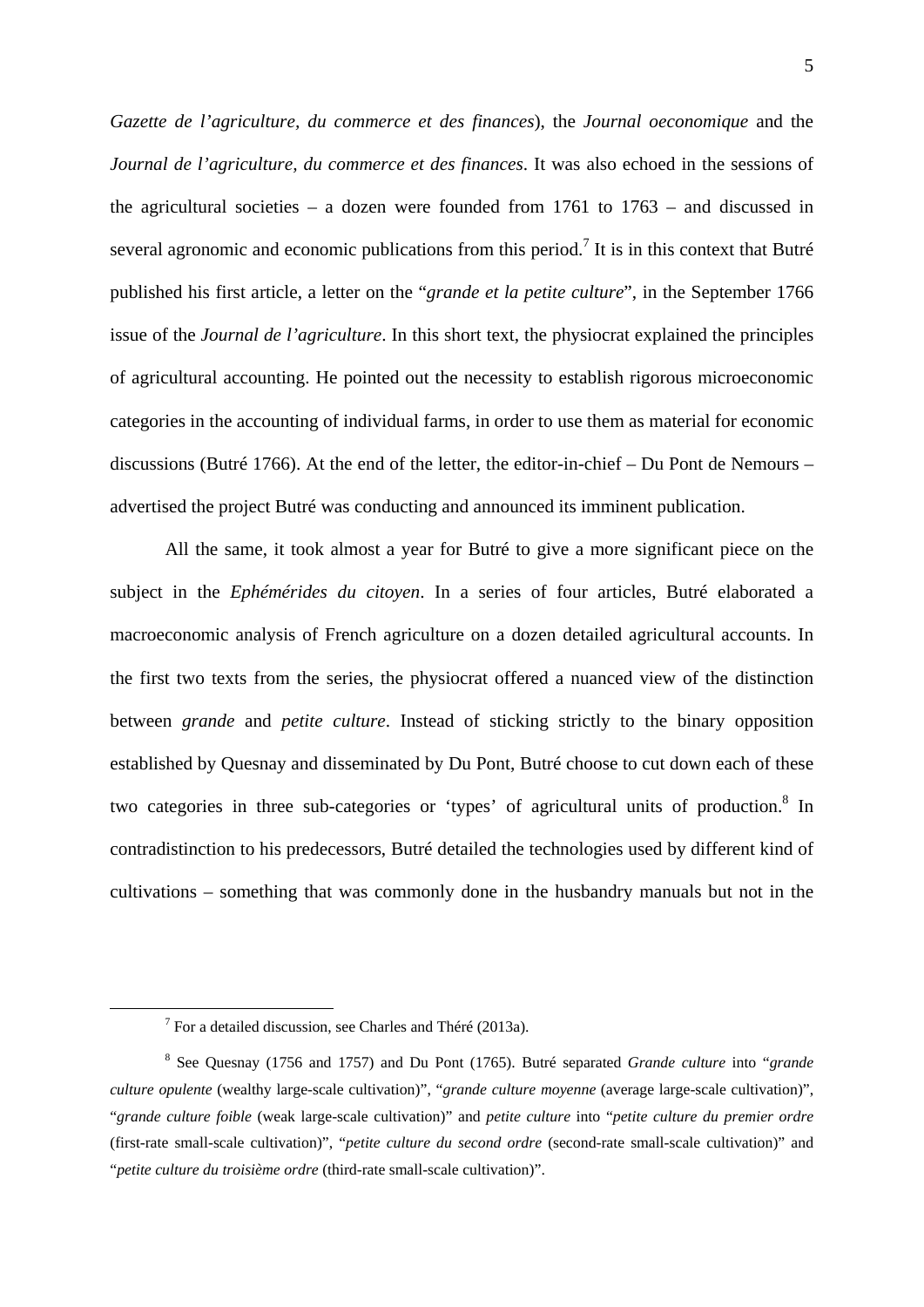physiocratic literature.<sup>9</sup> He related this discussion to the argument that a lack of capital invested in the production was the main cause of bad economic returns. For example, Butré argues that the plowing technology used in *petite culture* for sowing saves seeds and needs lower advances, but at the expense of using much more labor as well giving as much lower returns. Hence, it was on the whole less productive, that is its rate of return of capital invested was lower than that of the plowing technology used in the *grande culture* (Butré 1767b, XI, pp. 71-81). In the third article from the series, the physiocrat goes on to average the values of rent and taxes he obtained from his several farms' account to provide a general estimation of the proportion between the amounts of net product and taxes collected by the state. In it, he used his microeconomic measurements to provide macro estimates of agricultural income and taxes.10

Butré stands out among Quesnay's followers as the one who was willing and able to link together these two levels of analysis of (agricultural) production. He went beyond a purely empirical inquiry and analyzed the articulation between theory and measurement. In order to tighten up the link between the micro and macro level, Butré developed new tools such as linear algebra as an aid to develop and test his arithmetical model of the economy (see Charles and Théré 2013b). The physiocrat first used this new approach in the essay he submitted to the literary competition opened by Turgot, intendant of the generality of Limoges, and the Limoges Royal Agricultural Society on the effects of indirect tax. <sup>11</sup> The

 $\frac{1}{\sqrt{9}}$  $9$  See among other examples the very successful manuals of Henri-Louis Duhamel du Monceau (1751, 1762). On the other hand, the husbandry manuals did not linked technologies and returns to the amount of capital invested, a prominent point in the physiocratic literature.

 $10$  The macro evaluation of agricultural product and income is found in Butré (1767b, XI, pp. 83-99) and for taxes: (1767b: XI, pp. 100-110). For a more general perspective of the issue of the passage from micro to macro level in physiocratic writings, see Perrot (1992).

 $11$  On the relationship between Turgot and the royal agricultural society see Dakin (1980: 79-91). On the history of this competition, see Decroix (2006, pp. 97-99). To our knowledge, Butré's contribution to the prize has never been discussed in the secondary literature. The draft of the essay sent by Butré, which we discussed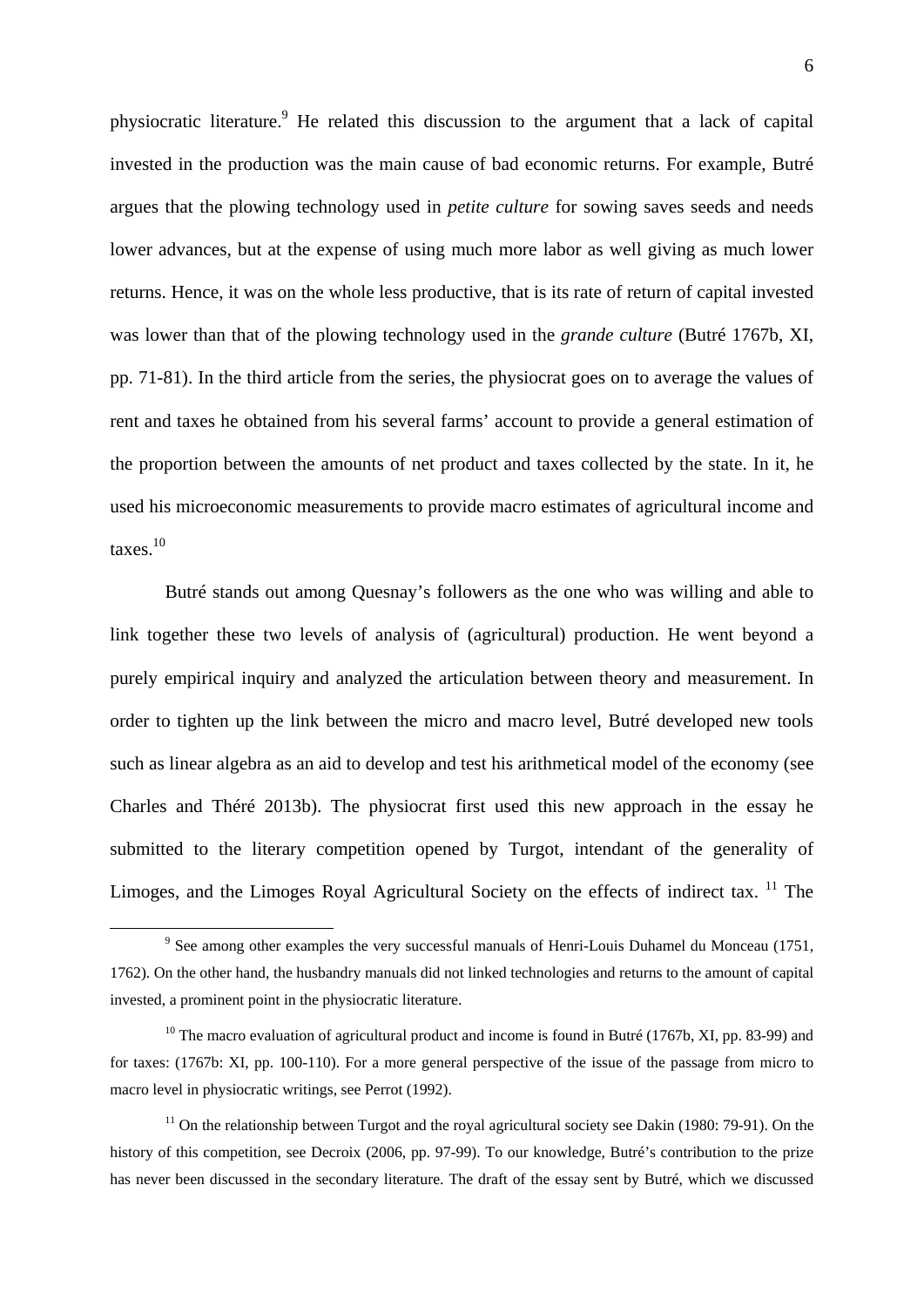theme of this competition had been chosen by Turgot and it was made public in January 1766 in several periodicals. Butré's text arrived in December 1766. Butré's essay did not win the prize and it did not even obtain a mention by the jury.<sup>12</sup> Turgot, a man well-versed in the sciences of his time, commented harshly on Butré's essay and the fact that it contained algebra (Turgot 1766, p. 520). It is safe to assume that the form of Butré's dissertation – short, filled with algebra with minimal comments and in general quite rough – did not appeal to the members of the Limoges society. More generally, it was clearly at odd with the rules of the academic dissertation genre.<sup>13</sup>

Butré had modeled his submission to the Limoges contest upon the blueprint of Quesnay's *Problème économique*. After a brief presentation of his economic principles and analytical apparatus, Butré rephrased the prize competition subject as a "problem". Indeed, we can reconstruct a detailed sequence that runs from the publication of Quesnay's "Problème économique" in the *Journal d'agriculture, de commerce et des finances* in August 1766, to Butré's dissertation presented to the Limoges society in December of that same year to Quesnay's "Second problème économique" included in the collected volume *Physiocratie* and published at the end 1767. In his first "Problème économique", Quesnay adhered to a form of presentation completely new for works in political economy; a form that he borrowed from

here, is in Archives Départementales (AD) Indre-et-Loire, C101. The document is 17 pages long and begins on page 3: The first two pages are missing. It is likely that the version received by Turgot differed somewhat from the draft. At one point Butré wrote for himself that a part of one of the tables should be removed from the version he is going to send (Butré 1766b, 9). We looked for the copy actually sent to Limoges in the AD de la Haute-Vienne, but we have not been able to recover it, nor any of the dissertations that were sent for the competition.

 $12$  Two dissertations were awarded by the jury: The first one who won the contest was written by the physiocrat Saint-Péravy;.a second one written by Graslin, critical of physiocratic theory, had a special mention from the jury.

 $13$  For these rules, see Caradonna 2009, pp. 657-58.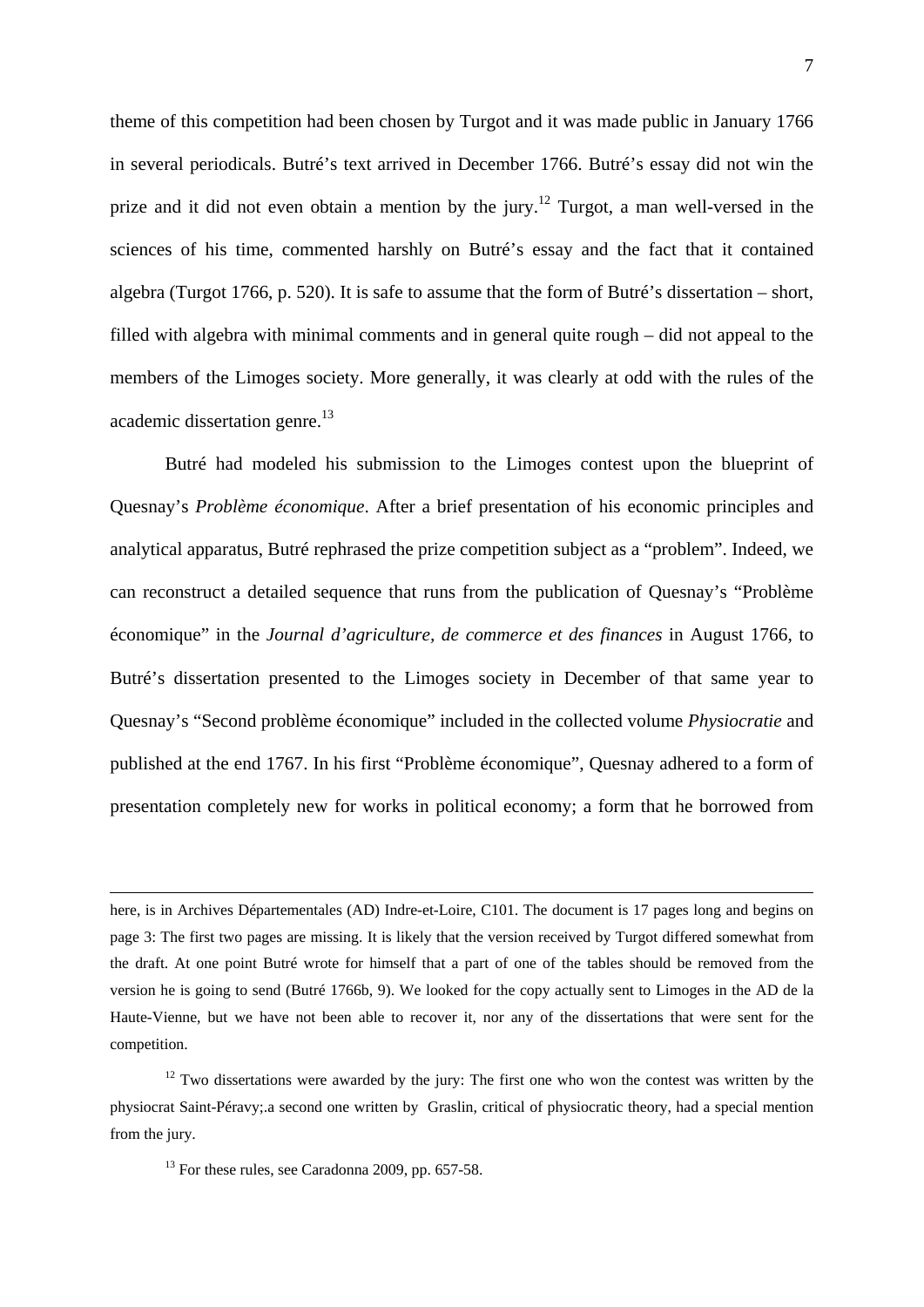the contemporary mathematical manuals.<sup>14</sup> The only significant variant introduced by Butré is that he provided an outline of his theory before stating the problem with a question while Quesnay began with a specific question.<sup>15</sup> In his second economic problem, Quesnay began with a set of preliminaries and tables, thus adopting exactly the same structure as that of Butré's dissertation (Quesnay 1767, pp. 620-625). The parallel between the two texts goes even further since, in his second problem, Quesnay proposed his own solution to the problem set by the Limoges society, that is "the difference between the consequences of indirect and direct taxation".<sup>16</sup> These evidences and documents from the archives strongly suggest that Butré and Quesnay kept informed each other on their respective works and probably met in Paris.<sup>17</sup>

If the two texts share the same formal structure, they develop alternate means to estimate losses due to indirect taxation. While Quesnay used his Tableau économique and arithmetical computations, Butré created something completely different. First, he developed

<sup>16</sup> Indeed, Du Pont who edited *Physiocratie*, stated that Ouesnay in this text solves a "question, that was the object of… the royal agricultural society of Limoges… prize contest" (in INED 2005, p. 619).

<sup>17</sup> First, there is an exchange of detailed letters between the two men from a slightly later date (1772) on philosophical subjects. Second, there is in the set of papers from the AD Indre-et-Loire, a document labelled "Explanation of the Tableau in four columns" and the only occurrence of a printed Tableau is the one in Quesnay's "Second economic problem". Finally, Quesnay asked the agricultural society of Orléans to include Butré as an associated member in early 1767. See AD Indre-et-Loire, C 101; Quesnay (1767), and BM Strasbourg, ms 836. Indeed, Quesnay's high esteem of Butré surfaced in the letter the secretary of Orléans society wrote to Butré. It reads: "Mr Quesnay, Sir, has made the agricultural society of Orléans hope that you would be kind enough to accept a position of foreign associate to his works that we are happy to offer you. He told us about the deep knowledge you have on all the parts of agriculture and economic science…", Loiseau to Butré, 16 May 1767, BM Strasbourg, ms 836.

 $14$  For a thorough discussion of this type of presentation and its origins in mathematical manuals, see Charles & Théré (2013b).

 $15$  It should be said, though, that Quesnay had published two months before, in the same periodical, "Formule arithmétique du Tableau économique", which provided his general model of the economy. Hence, he probably did not feel the need to present it once again and went straightforwardly to answer the specific economic question that the problem was to answer.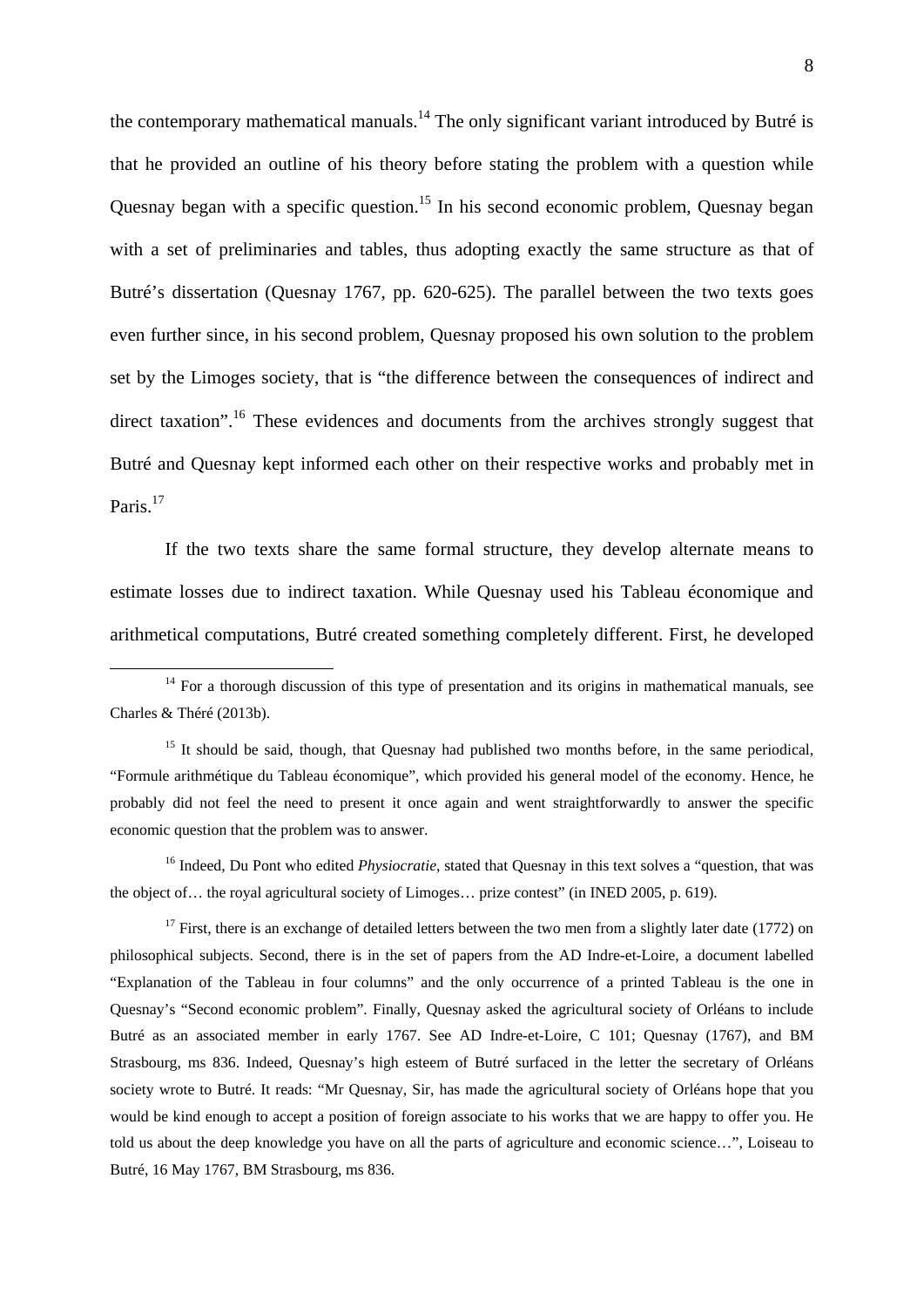his own kind of tables.<sup>18</sup> Since Butré did master the complexities of the Tableau, we must assume that Butré was not satisfied with Quesnay's method of exposition. His decision might be explained by the fact that Butré later calculated several ratios using algebra. This task would have been much more complex and clumsy if he had used Quesnay's Tableau, which is as the history of the interpretations of the Tableau économique shows not so easy to translate into a set of linear equations (Charles 2008).

#### *III.* **The** *Elémens d'oeconomie politique* **and physiocratic analysis**

Butré felt the need to provide a theoretical blueprint to his Limoges essay. In the latter, he wrote: "*in my* Elémens d'œconomie politique*, I will detail further the reciprocal effects of taxation on the productive and sterile parts* [i. e. sectors] (Butré 1766b, p. 11; italics in the original). Indeed, there is in his ppaers a small treatise on political economy who bears that name. In what remains of Butré's papers in the departemental archives of Indre-et-Loire, the different parts of the draft of *Elémens d'oeconomie politique* are dispersed. We have been able to reconstitute the entire document, which is made of five sections. Four of them are subtitled "*1er cayer*", "*2e cayer*", "*3e cayer*" and "*4e cayer*" ("first notebook", etc.). The last document has no title and consists mostly of seventeen tables that abstract the calculations made in the notebooks and their results, and we have been able to establish that the latter was the continuation of the second notebook.19 According to the plan of the work Butré set in the introduction, the manuscript we have recovered and reconstructed is complete.<sup>20</sup>

 <sup>18</sup> The tables, with only a few changes in the values Butré used, also figured in his next writing *Elémens d'oeconomique politique*. We reproduced these latter tables in the appendix of this article.

 $19$  Each of the notebooks was paged independently and continuously – respectively 1-8, 1-15 [with the 17 tables], 1-15 and 1-10. The pagination of the unnamed document continues that of the second notebook. Thus, these notebooks are more or less equivalent to chapter divisions; it was a common practice of eighteenthcentury (economic) writers.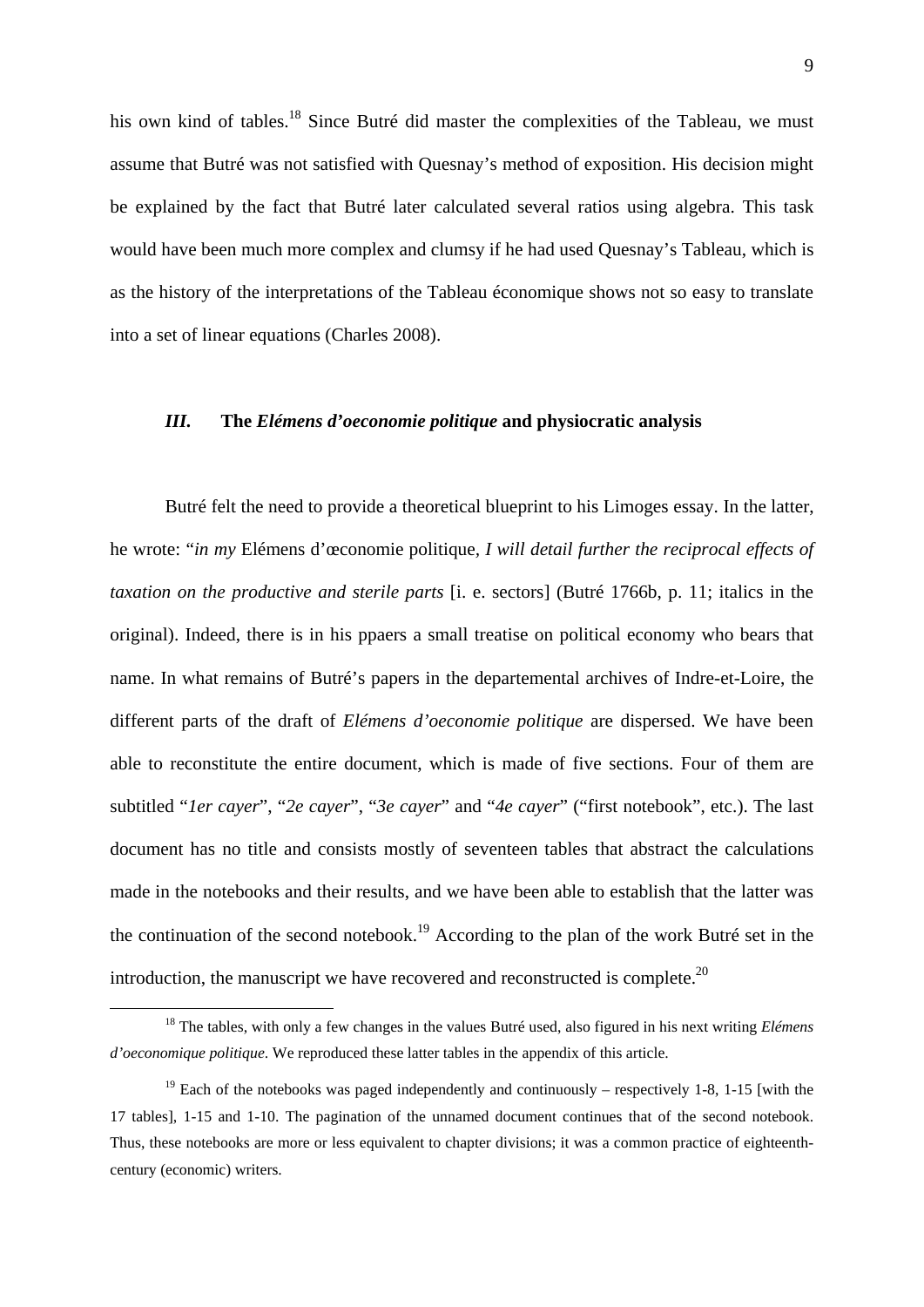Butré conceived of *Elémens d'oeconomie politique* as an advanced manual intended for economic experts, or "*calculateurs*" as he called them. In that respect, Butré was faithfully following the intent of his old master Quesnay, who concentrated on economic theory, rather than that of the other physiocrats who were more interested in writing for a wider public. According to Butré, his work would be of great help for enlightened governments and their administration: it would provide them with a method to establish accurate public accounts and to measure the economic consequences of policies (Butré 1767a, notebook 1, f.3). Strangely enough, the physiocrat undertook this very ambitious program of research in the quiet of his provincial estate with very little contact with the outside world – except for his privileged relation with Quesnay. $^{21}$ 

Butré began the *Elémens* with an exposition of the principles and definitions he uses throughout his text. The "second notebook" begins with a "Short statement and distribution of the annual productions of a territory and of their preparation for the annual consumption of the nation and the [export] to foreign countries". It includes seven tables in total, which are, like the Tableau économique of Quesnay, based on fictitious data – we have reproduced them in the Appendix. According to Butré, the real point of his treatise was in the general method it provided; hence, it was not necessary to use real data.22 Indeed, Butré filled the *Elémens* with

 $20$  The text is made of two parts. The first notebook is a general introduction, then there is a general inventory of "a general account of the annual productions of an agricultural kingdom" (notebook 2) with seventeen tables (unnamed document). Butré continues: "we will finish this part with nine problems with their analytical solution" (notebook 3). Finally, "the second part [of the *Elémens*] will give the computation of the effects of an indirect tax…", which is the fourth notebook.

<sup>&</sup>lt;sup>21</sup> We have been unable to find even one reference to the *Elémens* in all the physiocratic corpus, including correspondences. It is therefore unclear whether Butré ever shared his findings with someone. According to Mirabeau's testimony, Butré was a modest and self-effaced individual – contrary to most of his physiocratic colleagues one may add.

<sup>22</sup> The latter was the purpose of the series published in the *Ephémérides* we have discussed in the preceding section.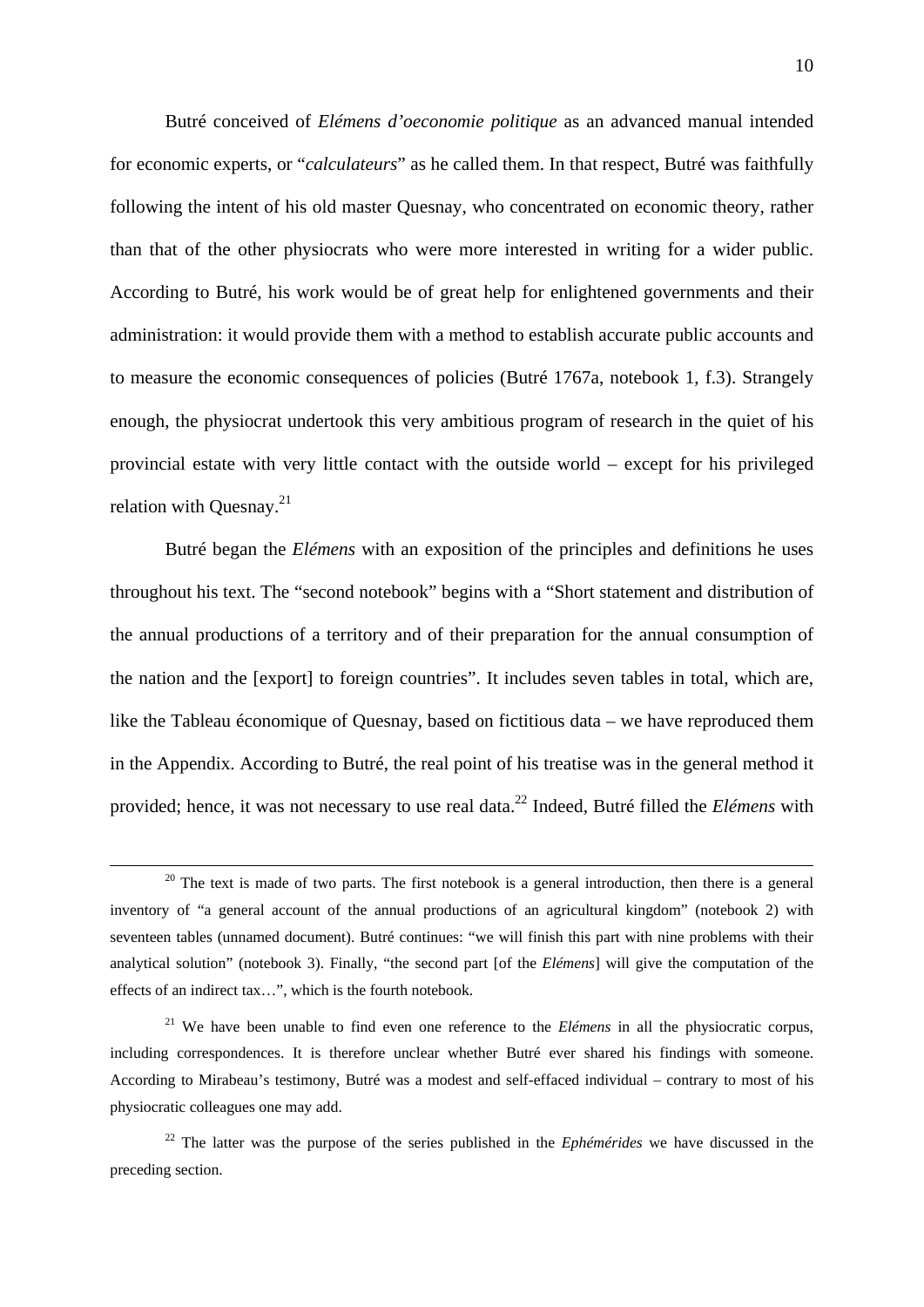all the main theoretical ratios one needed to implement the physiocratic art of government into the real world. A physiocratic government needed only to collect empirical observations and put them in the blueprint written by Butré in place of his hypothetical figures. The physiocrat invited somewhat grandly "our calculators to turn their research in this direction in order to deepen our knowledge of a subject-matter so fundamental to the happiness of nations." (Butré 1767a, notebook 1, p. 3)

The *Elémens d'oeconomie politique* can be considered as a long term result of the work Butré had undertaken for Quesnay in the early 1760s. In effect, his new work shared significant features with one of the section of the ninth chapter IX of *Philosophie rurale* in which the authors provided a method to construct *Tableau économique* and to calculate their data according to the different prices of wheat a government may be confronted with (Mirabeau and Quesnay 1763: p. 210-225). <sup>23</sup> However, Butré did not follow blindly the *Philosophie rurale* and, more generally, the theoretical principles of Quesnay but developed his own interpretation of these principles. At the general level, Butré did not focus from the creation of net product as the doctor clearly did, especially in his writings from the 1766-1767 period, but investigated the detailed working of the "economic machine".<sup>24</sup> In the Tableau économique the "advances" (capital investments) and, more generally, the expenditures of each class to the others figured prominently. By contrast, the intra-sectorial expenditures were

<sup>&</sup>lt;sup>23</sup> The section was headed by the following title : "Rules to create in concise form the Tableau in every case where the advances of the productive class return more or less than one hundred per cent in net product, and where we suppose no other causes of neither decline nor growth in the annual reproduction" (*Règles pour former en abrégé le Tableau dans tous les cas différens où les avances de la classe productive donnent plus ou moins que cent pour cent de produit net, & où l'on ne suppose point d'ailleurs de causes de dépérissement ni d'augmentation dans la reproduction annuelle.*)

<sup>&</sup>lt;sup>24</sup> "Before determining the effect of a chain, it is necessary to know each of its parts, therefore I begin by detailing those that form the economic machine" (Butré1767a, notebook 1, f.1). The expression "economic machine" can also be found in the Quesnay and Mirabeau's writings as well as in Graslin's Essay (Charles 2003, p. 536; Graslin 1767, p. 160 and 213).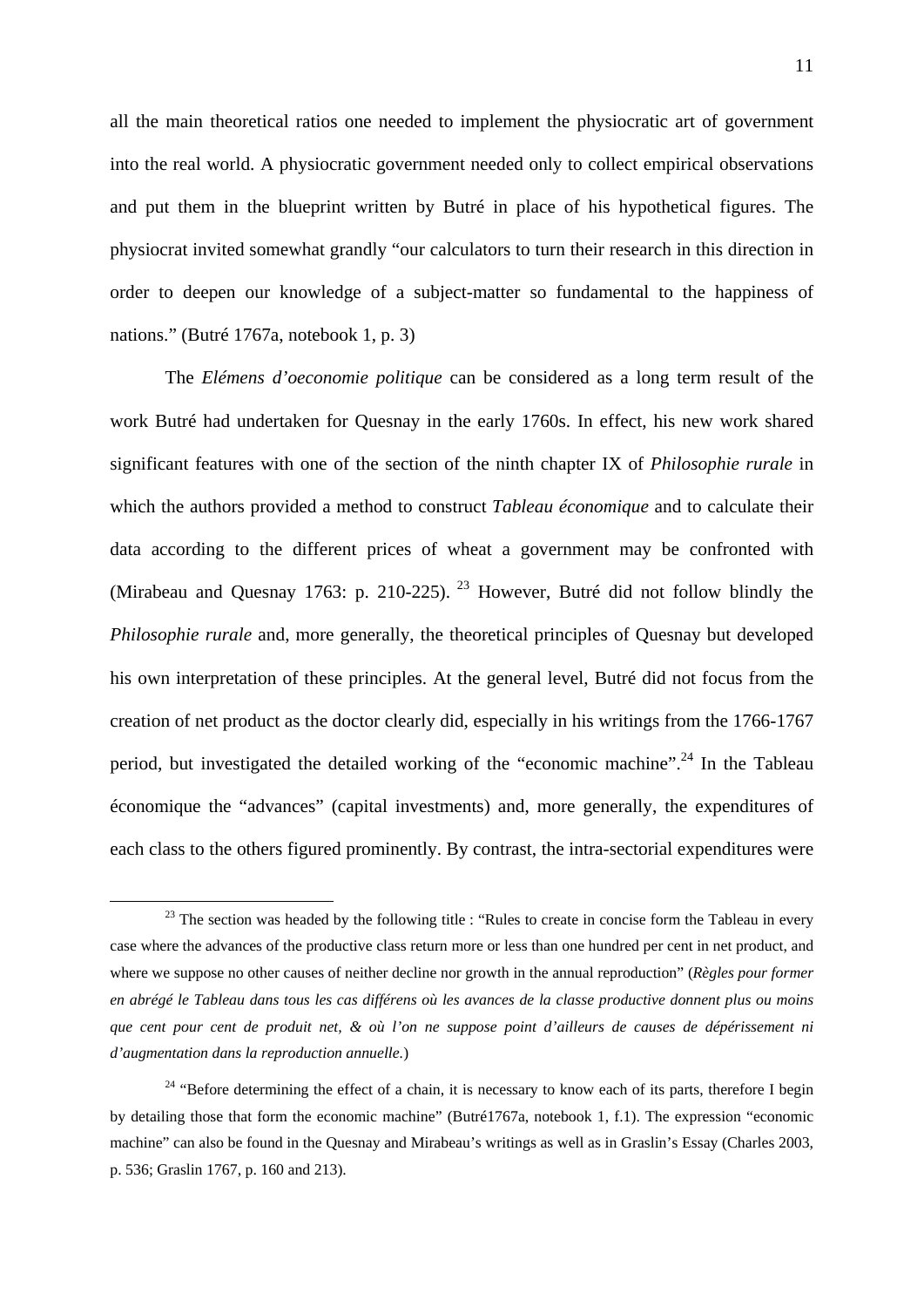not detailed and are mentioned only in the comments of the Tableau – sometimes they are even completely left out of the picture (literally). In the *Elémens*, Butré was less concerned with the function of the advances in capital in the economy. In the introduction, he gave traditional definitions of the *avances primitives* and *avances annuelles* without further comments. Conversely, he detailed the intra-sectorial expenditures for each sector in his tables and produced new and interesting insights in this regard (see below section 4 and Annex).

Another aspect that somewhat puts Butré's work aside from that of Quesnay, even if the latter was also very aware of the possible applications of his theory, is that Butré showed a very keen interest in making his analysis as realist as possible. He stated that the figures included in his tables should not be taken at face value, but need to be reworked to fit the data that an extensive survey of the wealth of the nation would provide.<sup>25</sup> According to Butré, each state should organize the data collected into two synthetic documents. First, each nation should establish what Butré called an *état constitutif*, that is "a general account of the annual productions of an agricultural kingdom" and of their distribution. This *état constitutif* uses the categories created by Quesnay and exposed in the *Philosophie rurale*. These categories are: "the income or net product of land properties", "the annual advances of the productive sector", "the return of these advances", "the payments of agricultural undertakings of all kinds and made on all types of lands". This *état* is therefore a detailed inventory of the wealth created annually by the productive sector (the agriculture)  $^{26}$ . This general inventory is to be completed with what Butré called the "political map of the nation", that is, on the one hand, the trade flows between the different sectors of the economy and, on the other, the international trade of the nation. There is no equivalent of this "map" in the writings of

<sup>&</sup>lt;sup>25</sup> On the role of survey in the physiocratic thought, see Perrot (1992) and Charles & Théré (2012).

<sup>&</sup>lt;sup>26</sup> Butré goes into even more details as to the exact nature and details of the inquiry in his text published in the *Éphémérides du citoyen*, see Butré (1767b: XI, pp. 83-114 and XII, pp. 75-88).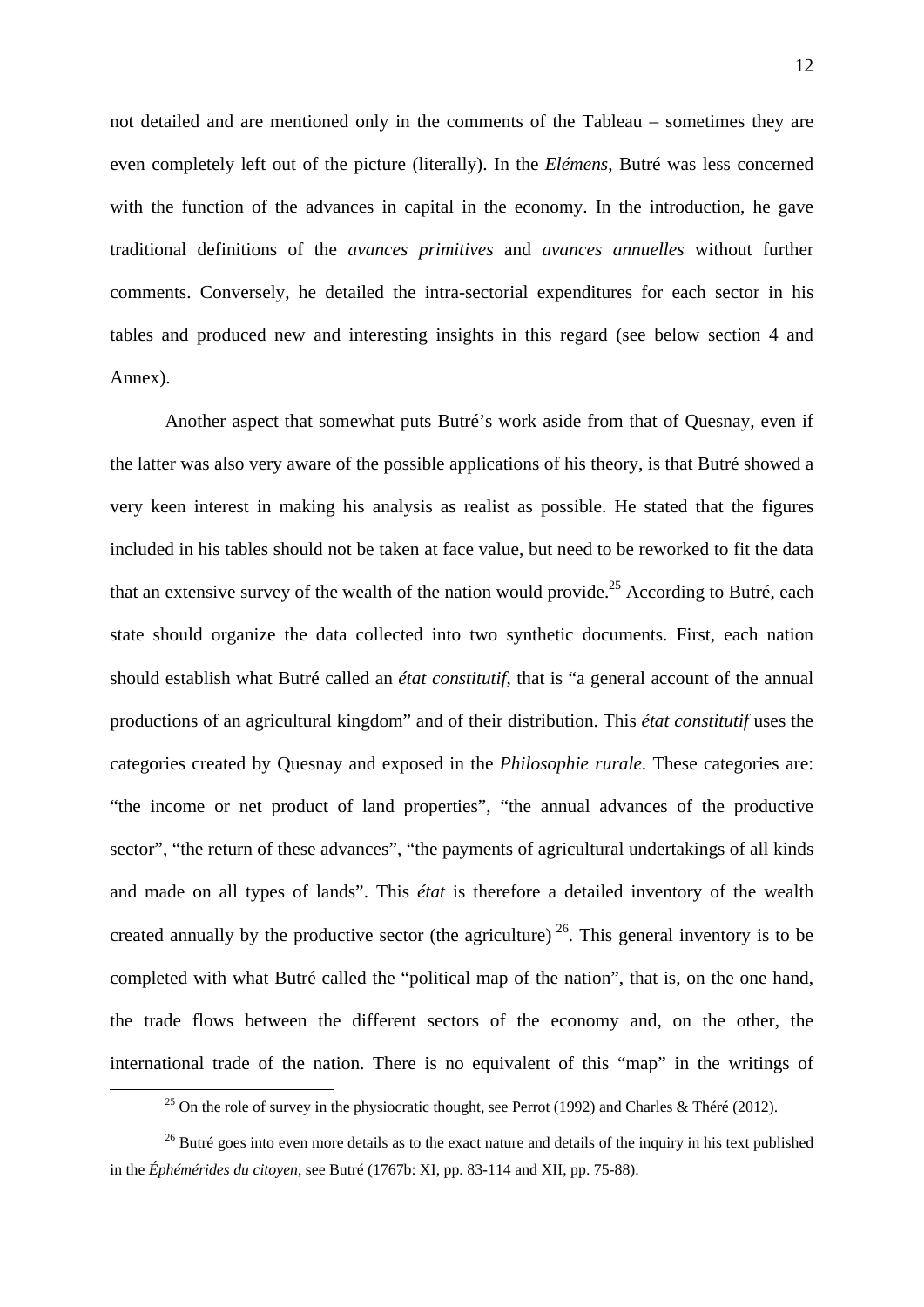Quesnay and his other disciples. Indeed, Quesnay did not provide a set of complete and coherent remarks on the role of international trade and, as commentators pointed out, he seemed to have changed his mind on cross-industry as well as international trade.<sup>27</sup> For Quesnay, these issues had little significance as long as they do not impact the reproduction of wealth (net product). Butré had a different opinion and, as we will see in the following, he believed that the level of net product was not the only variable to consider if one wanted to realize the "full potentialities" of the "economic machine" (Butré 1767a, notebook 1, p. 8).

Further comparison with Quesnay's theory shows that Butré modified it on one essential point: the number and composition of social classes. As we have shown in table 1 below, Butré did not completely overturned the functional classification proposed by Quesnay, but recombined it by moving the frontier between productive and unproductive activities. First, Butré redefined the "productive class" (*classe productive*). For Quesnay, this class comprised the people who worked in agricultural production (including the agricultural entrepreneurs or farmers), but also, and it is a point often missed by commentators, the rural trade (*commerce de la première main*); that is the traders that carry the agricultural good from the location where it is produced to the market where it would be first sold (INED 2005, pp. 669-670). <sup>28</sup> As M.-F. Piguet (1996, pp. 46-50) has shown, in Quesnay's writings classes and their frontiers are defined by the place each social groups takes in the circulation and production of income.29 Hence, rural trade, which was an essential part in the valorization of

 $27$  The changing views of Quesnay either on inter-sectional flows or in international trade in the different versions of the Tableau économique are documented in Meek (1962) and Herlitz (1961 and 1996).

<sup>&</sup>lt;sup>28</sup> Hence it does not include the retail trade that took place after the first sale of agricultural good (See Vaggi 1987, pp. 28-36).

 $29$  Butré carried on Quesnay's choice. For him, the agricultural class reunites the agents who contribute to the production of net product, the class of proprietors reunites those who by right possess the net product and the sterile class, those who neither produce nor possess net product (Butré 1767a, notebook 1, 5). The difference lies in their different interpretation of what is production.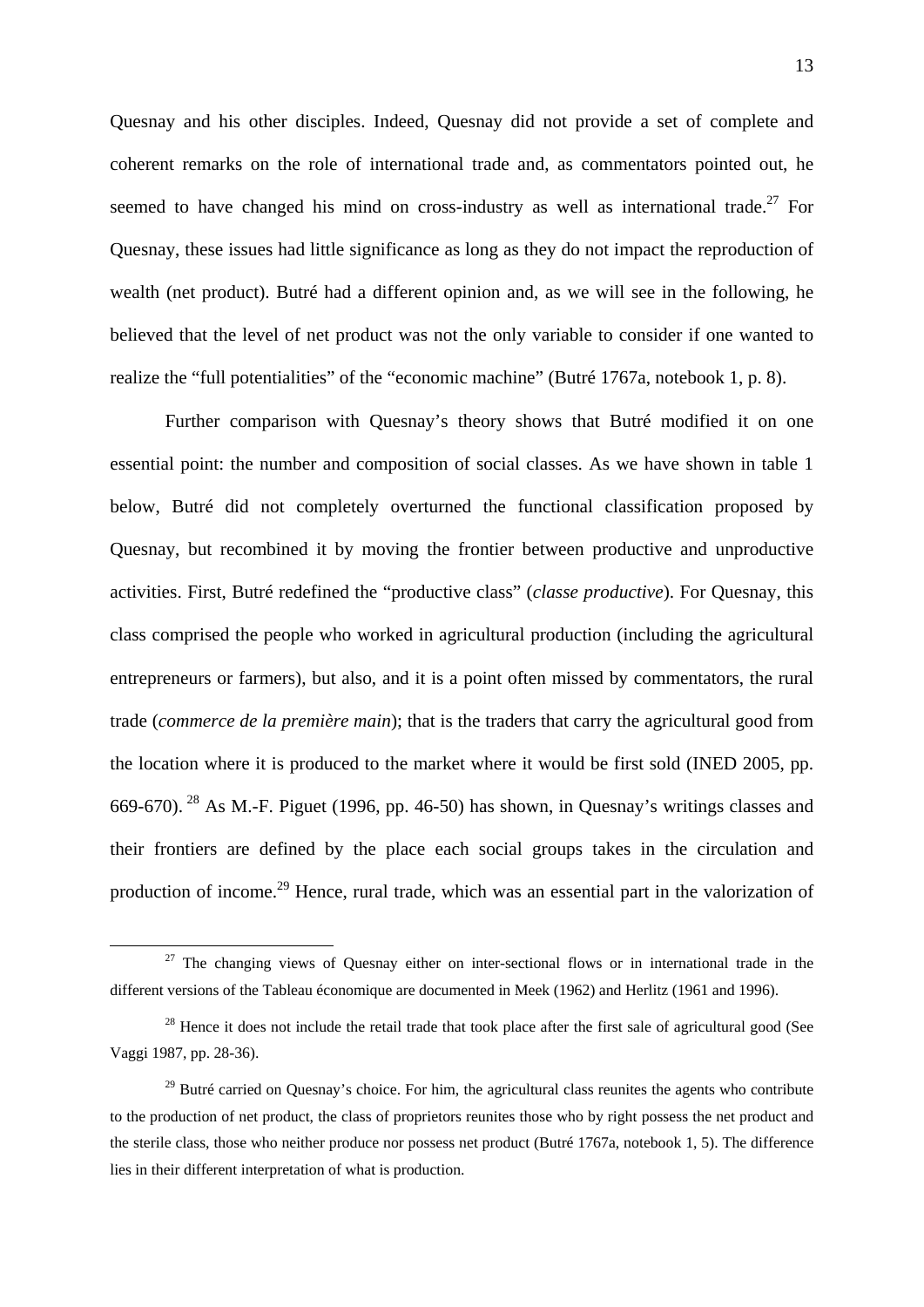agricultural production and in the creation of a net product – without trade agricultural products would have no price and create no value –, was productive. However, the choice of including rural trade in the productive class was also ambiguous, since trade like manufacturing is, as the physiocrats repeated *ad nauseam*, a sterile activity. Quesnay's solution in the *Philosophie rurale* was to classify rural trade among the productive sectors, but at the same time to reassert that its activity produced no net product by itself.<sup>30</sup>

| Quesnay             | <b>Class of</b><br>proprietors | <b>Productive class</b>                      |                                                  | <b>Sterile class</b>                                                                    |                                                     |
|---------------------|--------------------------------|----------------------------------------------|--------------------------------------------------|-----------------------------------------------------------------------------------------|-----------------------------------------------------|
| Social<br>groups    | Landowners                     | Farmers and other<br>agricultural<br>workers | Rural trade<br>(commerce de la<br>première main) | Other trades<br>and industrial<br>activities for<br>marketing and<br>processing<br>food | Other types of<br>manufacture (textile,<br>$etc.$ ) |
|                     |                                |                                              |                                                  |                                                                                         |                                                     |
| Butré<br>(extended) | <b>Class of</b><br>proprietors | <b>Agricultural class</b>                    | <b>Nutritive class</b>                           |                                                                                         | <b>Industrious class</b>                            |
|                     |                                |                                              |                                                  |                                                                                         |                                                     |
| <b>Butré</b>        | <b>Productive class</b>        |                                              |                                                  |                                                                                         |                                                     |
| (synthetic)         |                                |                                              | <b>Sterile class</b>                             |                                                                                         |                                                     |

**Table 1 Social classes according to Quesnay and Butré** 

Butré's solution was both different and interesting. The system of Quesnay has two sectors, each producing a different kind of goods – agricultural for the productive sector and

 $30$  The ambiguity is clearly apparent in the cumbersome justification provided by Quesnay and Mirabeau in the seventh chapter of the *Philosophie rurale*: "These last parts of the productive class, that is the *bestiaux de profits* (cattle) and the costs of rural trade, which cooperate in the production of income, but do not give income are not included in the Tableau, which shows the order of the distribution of expenditures and the reproduction of income… Because they do not produce income, they cannot enter in the picture of the distribution and reproduction of income" (Mirabeau and Quesnay 1763, p. 137). Hence they are productive, but they do not produce any net product.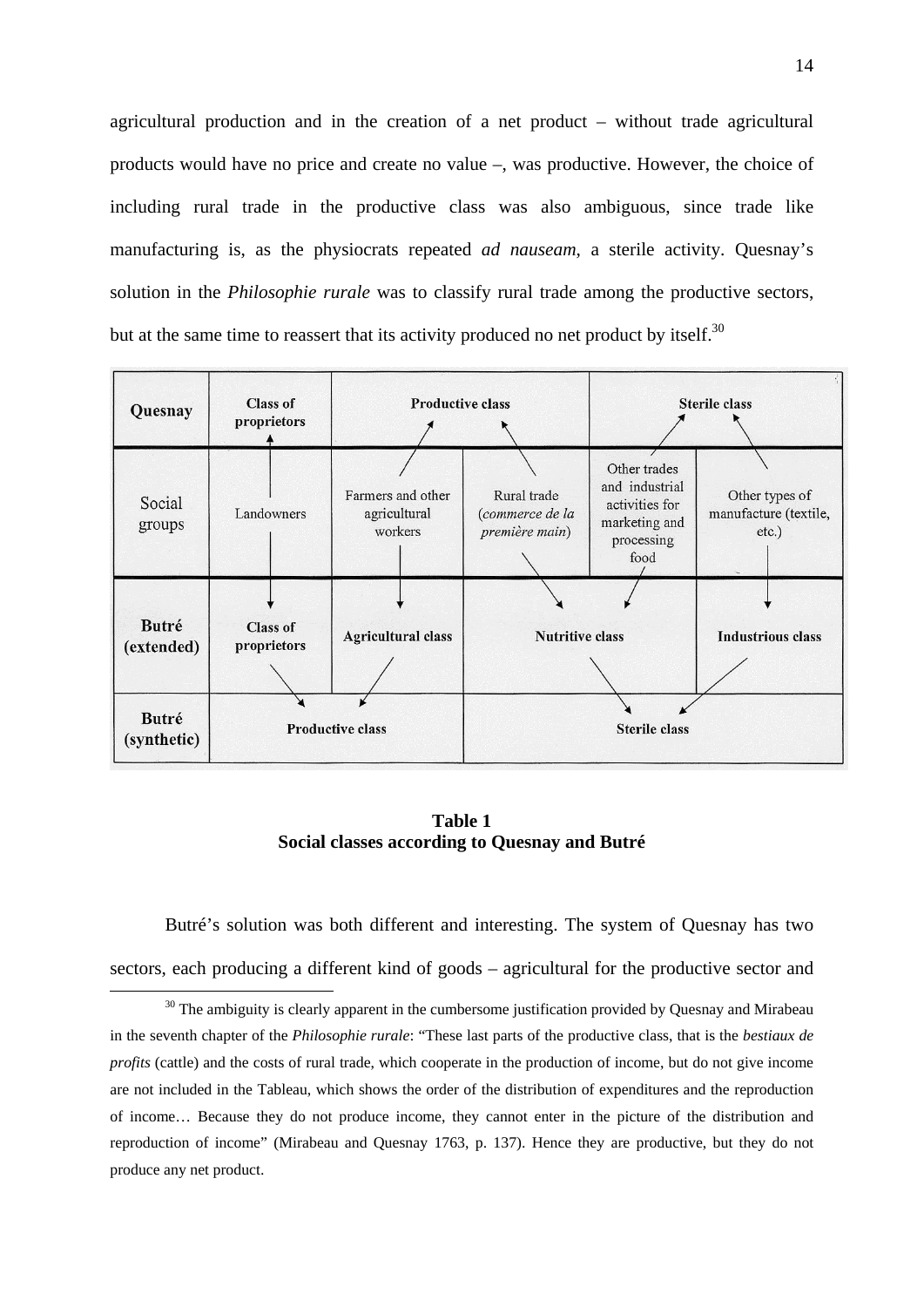manufactured from the "sterile" sector – and three classes; Butré's social theory is based on four classes instead of three in Quesnay's *Tableau économique*, and three economic sectors or "*commerces*" (trades) that produce three types of goods.<sup>31</sup> He put off the rural trade from the productive class and reunited it with the other agents that process, prepare and market foodstuff in a new "nutritive class" (*classe nutritive*). Moreover, he redefined the productive class as comprising not only those who work the land but also those who possess it and he opposed it to the sterile class which includes the workers, traders and entrepreneurs who use agricultural goods as inputs for their own economic activities (Butré 1767a, notebook 1, f. 4- 5). In moving the rural trade from the productive to the sterile class, Butré tried to overcome Quesnay's ambiguity by erasing all the non-agricultural activities from the productive class. Moreover, by reuniting the class of landowners to the productive class, his segmentation also acquires a greater political clarity: In Butré's *Elémens d'economie politique,* the divide between people who are living on agriculture, whether from their work or from their rents<sup>32</sup> and people who earn their living by transforming these agricultural products into something else, either food or manufactured goods, is made self-evident. However, it is also an important change made to Quesnay's economic theory, which classifies as "productive" only the social groups that cooperated directly to the creation of net product, which is not the case for the landowners.

Butré also introduced a completely new idea: the products of the agricultural class cannot be directly consumed by the people, they first need to be transformed into consumption goods. Hence, agricultural goods are used as intermediary consumptions by two other classes/sectors, the "nutritive class" that produce agricultural consumption goods and the "industrious class" that produce manufactured goods; these two classes formed together

 $31$  The fourth class, the class of landowners does not produce anything.

 $32$  In the physiocratic doctrine, taxes can be considered as a kind of rent since the king co-owned the net product.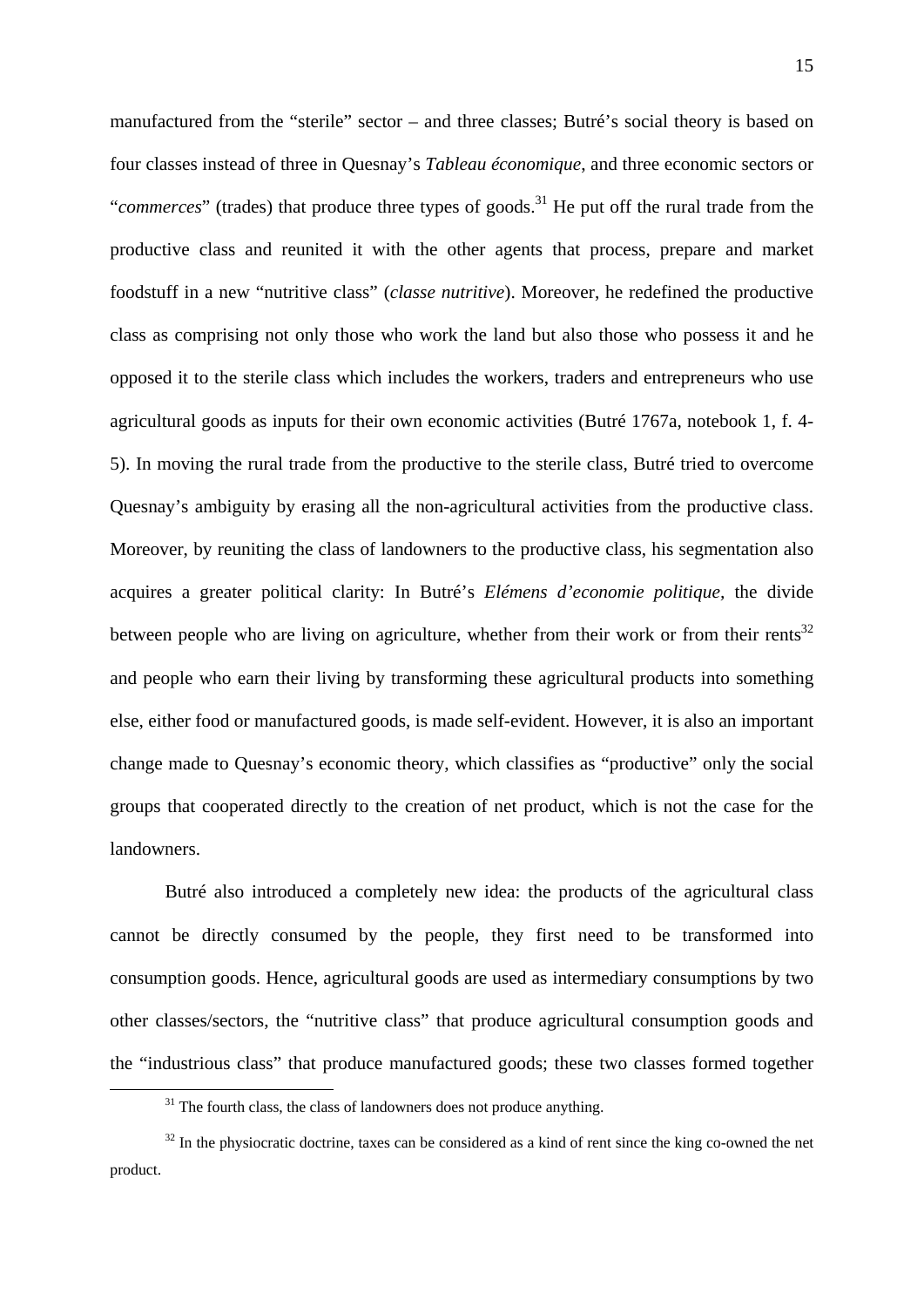the "sterile class".<sup>33</sup> The first sector that is either called "productive" or "property trade" (*commerce de propriété*) produces the raw agricultural goods. The second sector, the comestible trade (*commerce comestible*), transforms raw agricultural products into food fit for consumption. 34 Finally, the third sector is the industrial trade (*commerce d'industrie*) which transforms primary goods into manufactured ones. Only the agricultural sector yields a net product or income distributed into rent, tithe and taxes (Butré 1767a, notebook 1, f. 4-7). Like in the *Philosophie rurale*, the advances are made by entrepreneurs that perceive a payment as well as the interest of their advances. Two final points are worth emphasizing. In the first place, if Butré evoked and defined the "primitive advances" in his text, they did not appear in the economic categories used in the tables  $35$ . In the second place, the return of annual advances which were supposed to be 100% in the generic case of the *Tableau économique* (the so-called "state of bliss"), are fixed in the *Elémens* at five seventh that is slightly more that 70% (Butré 1767a, notebook 2, f. 1 and 3). Therefore, the economic model used by Butré introduces new features compared to the one used by Quesnay.

#### **IV. Butré's economic model in modern guise**

The complexity of Butré's text – to say nothing of his style of writing – and the fact that he modified Quesnay's economic and social vocabulary makes it somewhat difficult to grasp all the meaningful aspects of his theoretical work. Therefore, we have decided to

 <sup>33</sup> Butré described these two classes as *classes préparantes*, which translated literally as "classes that prepare" (Butré 1767a, notebook 1, f.5).

<sup>&</sup>lt;sup>34</sup> According to Butré, this sector includes among others, "millers, bakers, butchers, grain and wine merchants" (Butré 1767a, notebook 1, f.4).

<sup>&</sup>lt;sup>35</sup> It should also be noted that Butré (Butré 1767a, notebook 1, f. 6) made clear in his definition that each sector/trade makes primitive advances.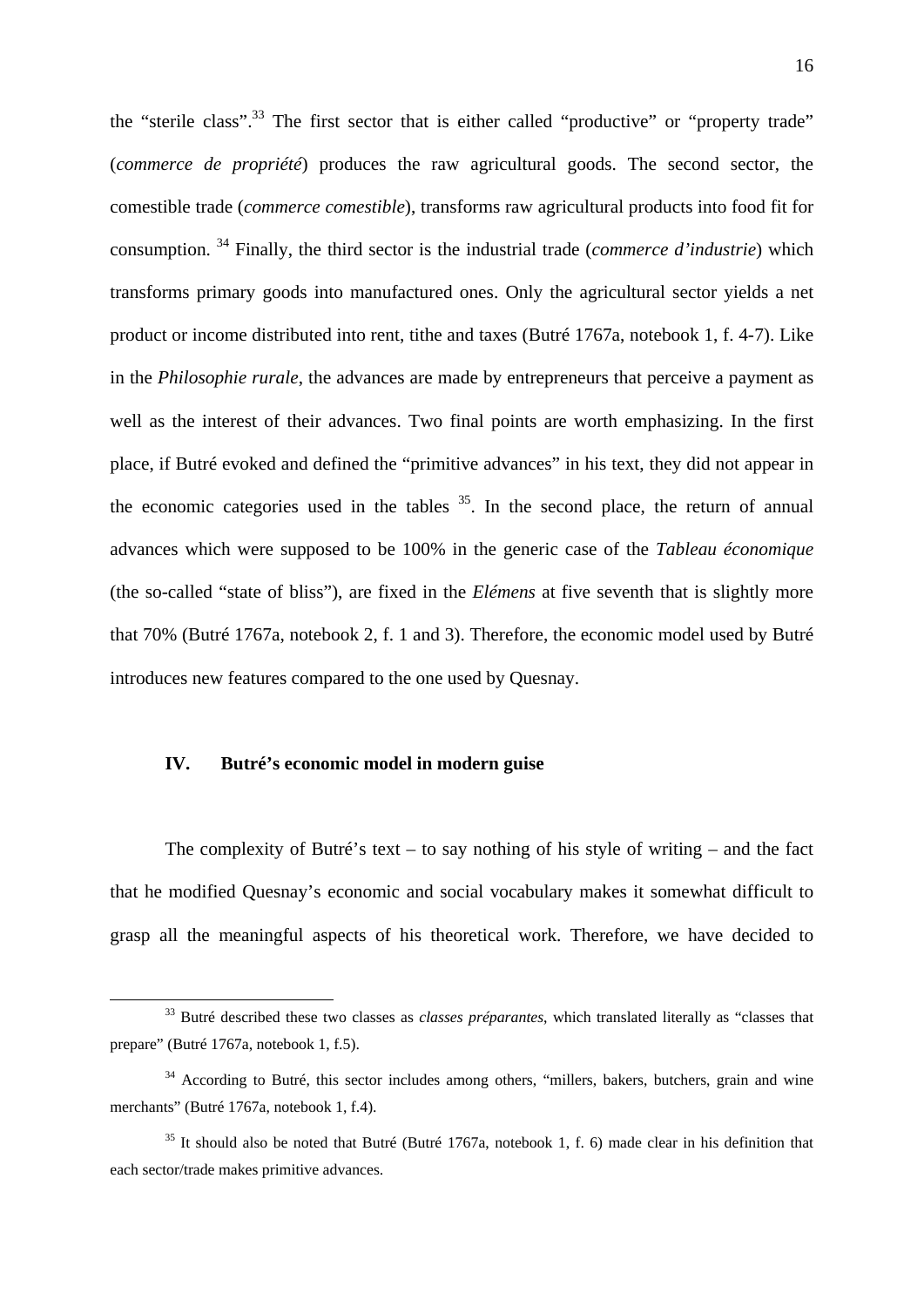rewrite his general presentation of the functioning of the economy in modern economic language. In this way, we will be able to isolate more easily its salient elements and results and to compare them more systematically with those of Quesnay. We based our rational reconstruction on the numerical presentation Butré gave in the "Short statement and distribution of the annual productions…" and reproduced at the end of this text in appendix. Through no less than seven generic tables, Butré detailed the value produced by the three sectors of an economy and their costs of production. We used these tables as a blueprint for creating a very simplified national accounting system of expenditure and income of the economy. Moreover and for the sake of comparison with Quesnay's analysis, our presentation of Butré's economic model is inspired from Walter Eltis's presentation of the Tableau économique (Eltis 1975).

First, Butré detailed the functioning of the productive sector in the first two tables from his second notebook (see annex). From these tables, we can write two equations that summarized the production and demand functions of the productive sector (the agriculture).

Let be  $Y_p$  the total income of the productive sector (1500). It is equal to the annual advances *I* , which comprised non-monetary advances in subsistence AC(food given to animals and men, that is 300), wages paid to servants and day-laborers  $W_p$  (280) and in spending in fixed capital *K* (120), to which is added the interest of the advances and the profit made by the agricultural entrepreneurs  $P<sub>n</sub>$  (300) and finally the net income (*produit net*) *R* (500).

(1) 
$$
Y_p = AC + W_p + K + P_p + R
$$

The productive sector produces two goods, raw food and subsistence goods *SG* and primary goods *PG* , which are used as intermediate goods by the two other sectors or exported and to which we add the part which is paid in kind for subsistence, AC. Hence, we can write the demand function for the productive sector as such: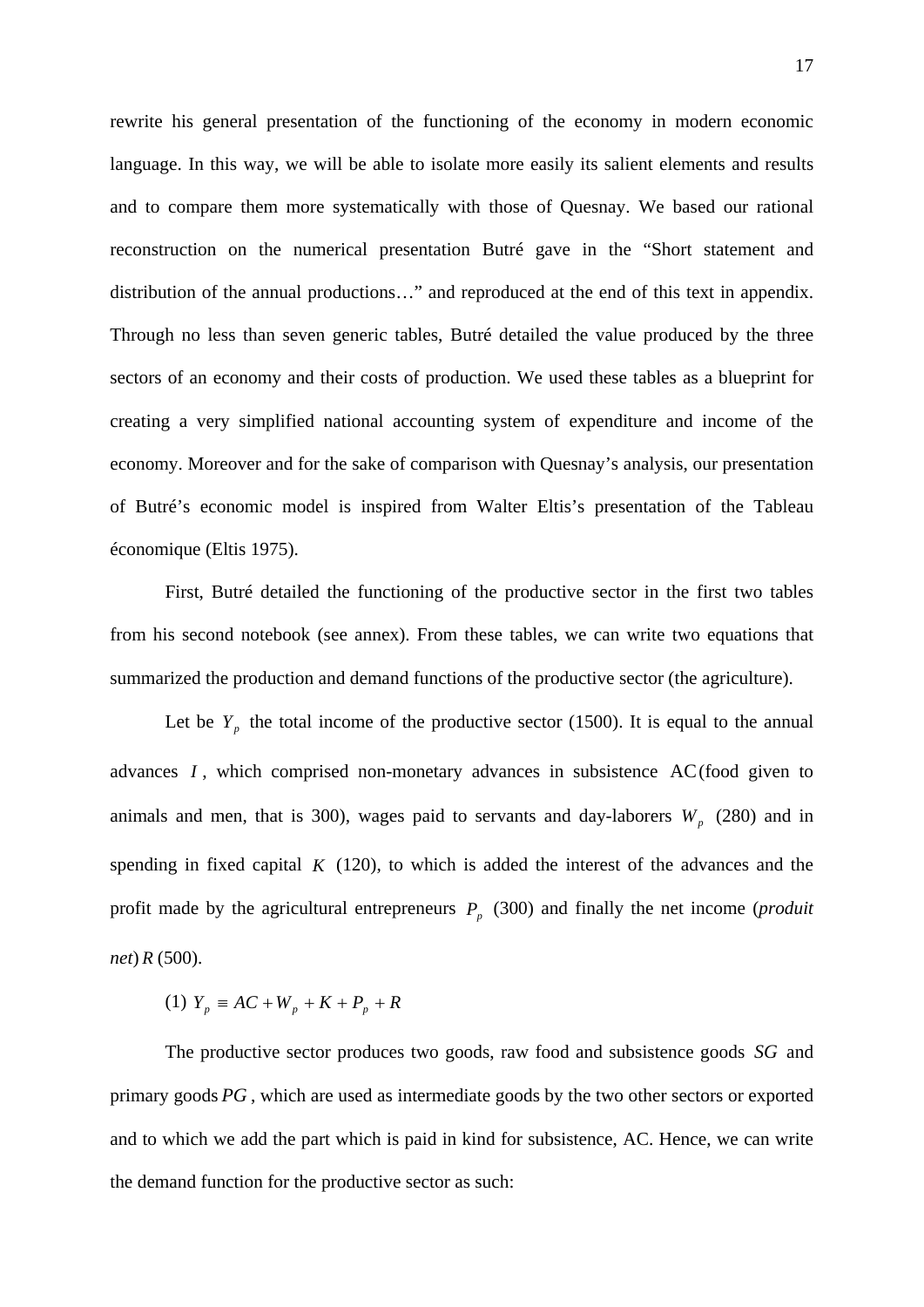(2)  $D_p = SG + PG + AC$ 

The third and fourth tables are likewise used to write the production and demand functions of the food trade (or sector). The output of the food sector is equal to the inputs in raw food  $SG<sub>f</sub>$  and the cost of preparation of these goods  $C<sub>f</sub>$ , which comprised the costs of production and transportation, the interest of the advances and the profit of the entrepreneurs of this sector. The technique of production is fixed and such that each two units of raw goods used produces three units of food. The returns are constant. Finally, raw goods may be imported, therefore  $SG_f$  equals  $SG$  only if the external trade balance of the food sector is 0.

$$
(3) Y_f \equiv SG_f + C_f
$$

The demand for food is equal to one half of the net income and the cost of the food and industrial sectors, and to five seventh of the spending of servants and day-laborers.<sup>36</sup> To this, we must add a variable that gives the net balance of external trade in food. This variable does not figure in the tables since the "state of bliss" corresponds to the case where the net balance of trade of each sectors is equal to 0.

(4) 
$$
D_f = \frac{1}{2}(R + C_f + C_i) + \frac{5}{7}W_p + B_f
$$
, with  $B_f = X_f - Y_f$ 

We now use the fifth and sixth table to write the production and demand function of the industrial trade (or sector). The product of the industrial sector is equal to the sum of inputs (primary goods)  $PG<sub>i</sub>$  and the cost of production  $C<sub>i</sub>$  (wages, transportation, interest of the advances and entrepreneurs' profit). The technique of production used is fixed and such that each unit of input produces 3 units of manufactured goods. The returns are constant. Primary goods may be imported and, therefore,  $SG<sub>i</sub>$  is equal to  $PG$  only when the balance of this sector is 0.

<sup>&</sup>lt;sup>36</sup> Butré says that they spend three fourth (75%) of their salaries on food, but the number given in "Short statement…" is slightly less: five seventh is close to 70%.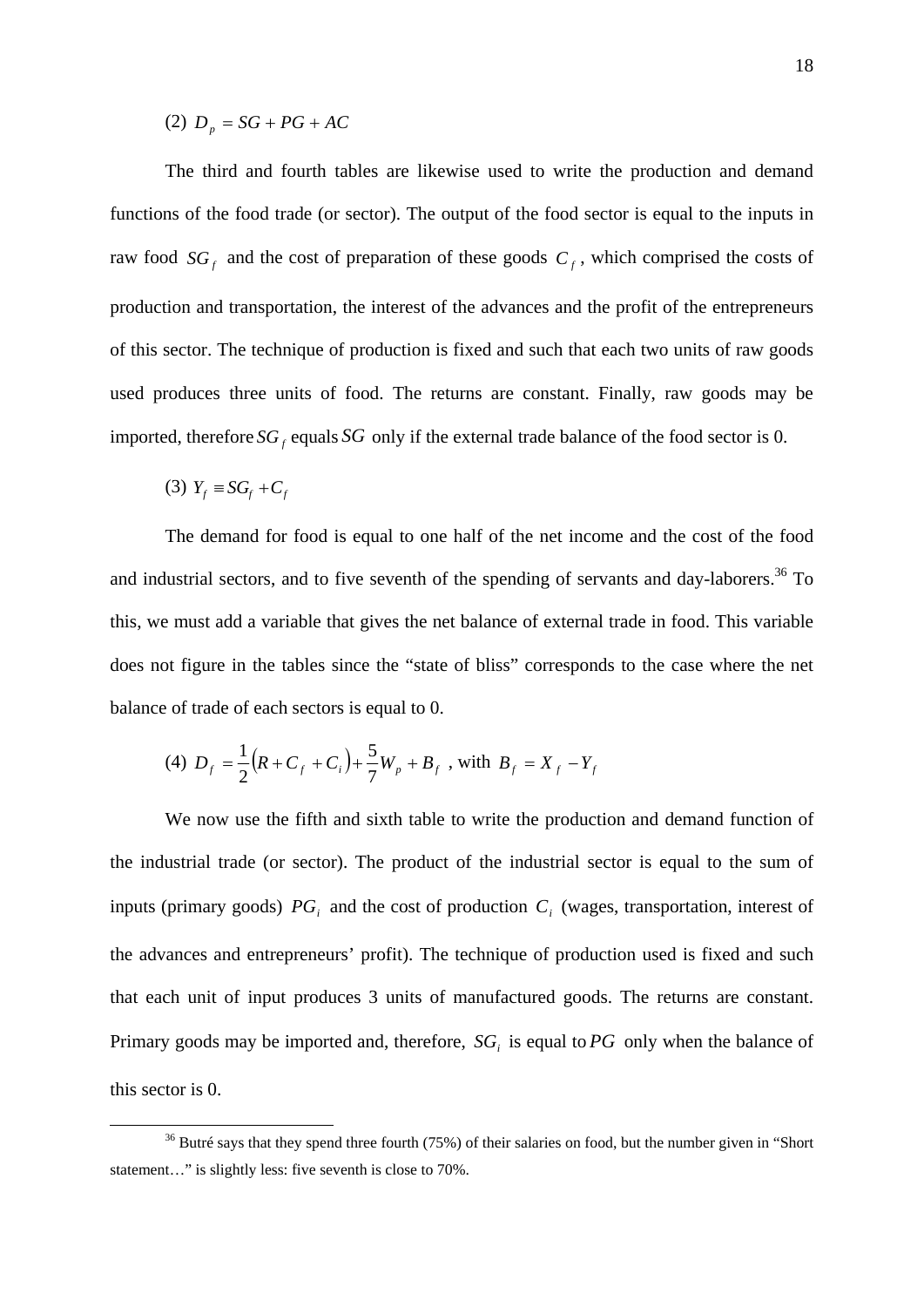$$
(5) Y_i \equiv PG_i + C_i
$$

The demand for industrial good is equal to one half of the net income and the cost of the food and industrial sectors, and to two seventh of the spending of servants and daylaborers. Advances in fixed capital in the productive sector are completely spent in manufactured goods. Finally, exports and imports of industrial goods should also be included since the balance of trade may be positive (or negative).

(6) 
$$
D_i = \frac{1}{2}(R + C_f + C_i) + \frac{2}{7}W_p + K + B_i
$$
, with  $B_i = X_i - M_i$ 

Butré added another relation to this set of equations: the spending in goods produced by the food and industrial sectors are always identical in the economy. Therefore, in case of a disequilibrium between the values of the goods produced by these two sectors, only the variations of the external trade in industrial goods can provide a correction so the economy stays in equilibrium, hence:

$$
(7) Y_f = Y_i - B_i + Bf
$$

Finally, one last equation is necessary: that of the balance of trade.

$$
(8) (SGf - SG) + (PGf - PG) = Bi + Bf
$$

A few more remarks: First, the total product of the productive sector and the structure of its costs remained identical throughout. It means that the net product is always equal to 500 in each of all the economic cases considered by Butré in the *Elémens d'oeconomie politique*. Second, because the technique of production is fixed, the output of the food and industrial sectors can be explained as a multiplier of their inputs. Hence, we can simplify the equations like this (equations (7) and (8) are not modified) to reconstruct the complete economic model of Butré.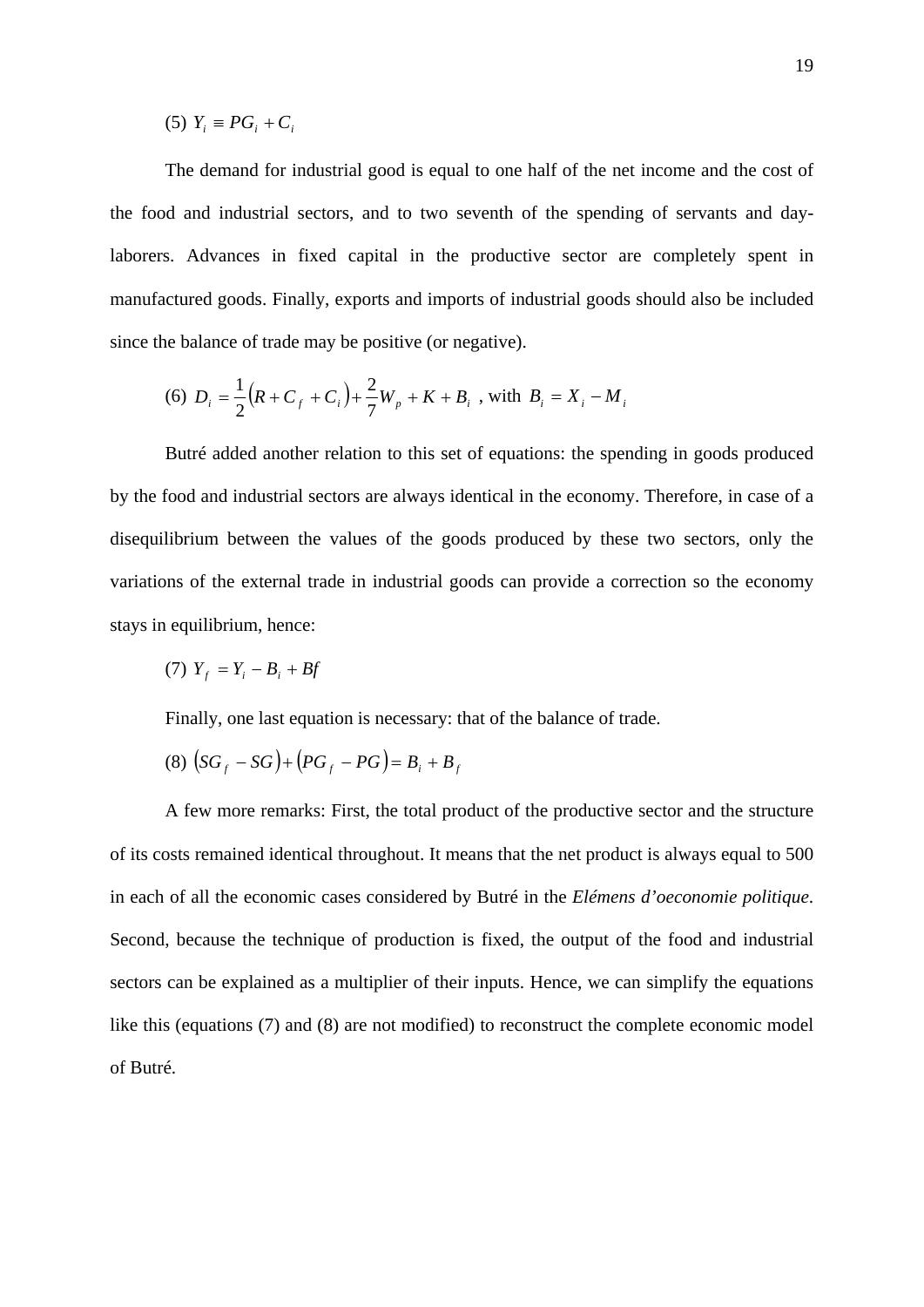(1') 
$$
Y_p = SG + PG
$$
  
\n(3')  $Y_f = \frac{3}{2}SG$   
\n(5')  $Y_i = 3PG_i$   
\n(7)  $Y_f = Y_i - B_i + Bf$  with  $B_i = X_i - M_i$  et  $B_f = X_f - Y_f$   
\n(8)  $(SG_i - SG) + (PG_f - PG) = B_i$ 

#### **V. General discussion**

In the *Elémens*, Butré is not concerned with the problem of the reproduction of the economy *per se*: as mentioned above, he makes the assumption that the net product is fixed at 500 and keeps that amount throughout the whole essay. The two main issues that feature in the Tableau économique, i. e. the roles of the spending of the class of landowners and of the advances of the farmers and agricultural entrepreneurs in the creation and reproduction of wealth are thus left aside.<sup>37</sup> Butré did not really discuss neither one nor the other since in the *Elémens*, landowners' spending as well as net product are supposed constant. Butré is interested in another set of issues that have to do with the role of demand for raw goods, the size of the industrial sector and the role of external trade.<sup>38</sup>

<sup>&</sup>lt;sup>37</sup> On this aspect of the Tableau, see among others Cartelier (1991, 2002b) and Herlitz (1961, 1996).

<sup>&</sup>lt;sup>38</sup> However, it does not mean that he considered that the productive sector was not susceptible to changes. On the contrary, his articles inserted in the *Ephémérides du citoyen* are devoted to this very question. It shows merely that in the *Elémens*, he wanted to focus on another set of issues.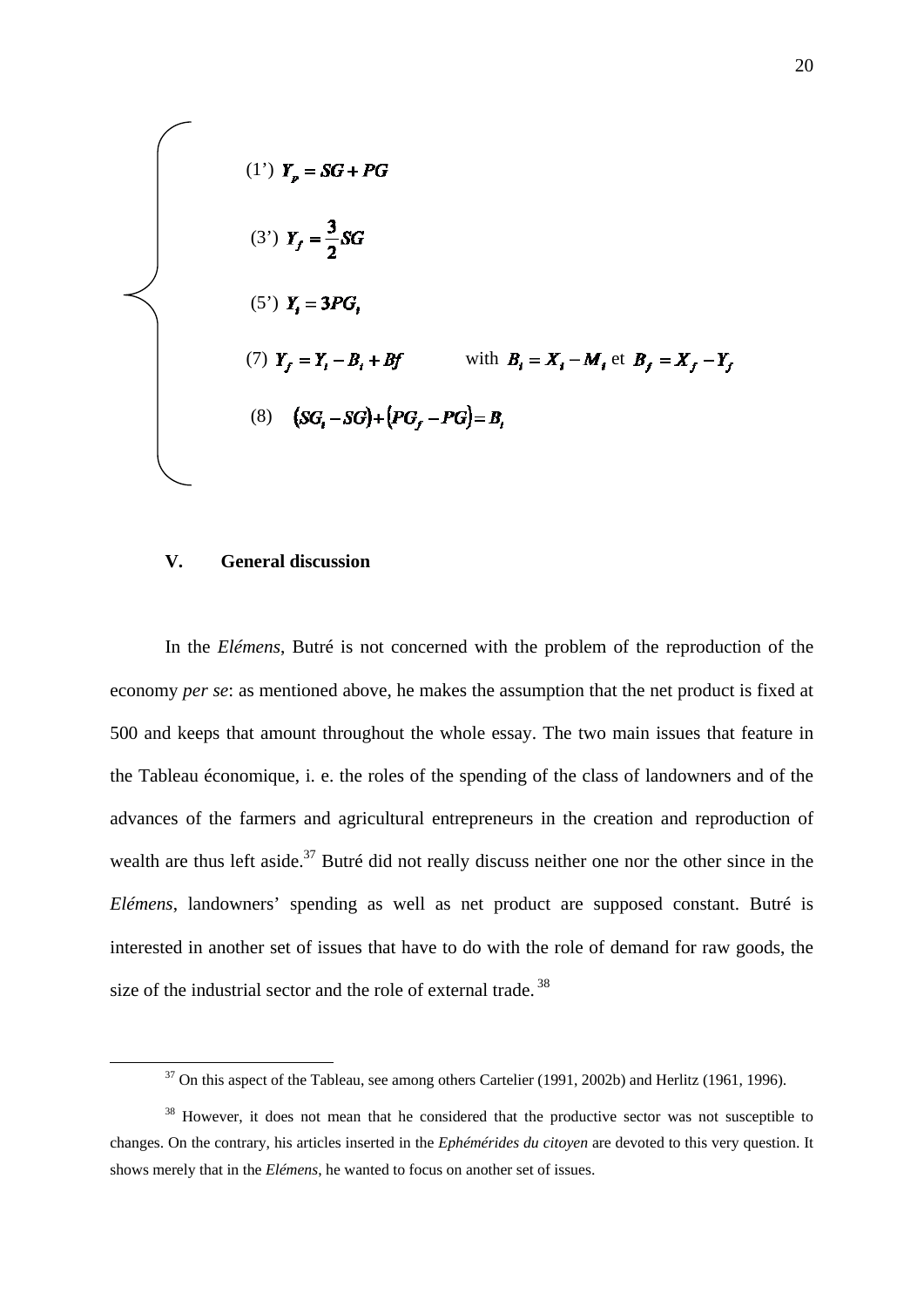The physiocrat discussed these points through both the nine economic problems that formed the third notebook (or chapter) and the seventeen tables he gave at the end of the second notebook. While it is impossible, and to some extent uninteresting, to detail all the cases considered by Butré, it is useful to go through the results of the first three problems to underline his contribution to physiocracy, and more generally to the history of political economy. In the first problem, which Butré labelled as "fundamental", Butré calculated that the simple reproduction of his system is ensured whenever the productive sector produces twice as much subsistence goods (SG=800) than primary goods (PG=400). With this ratio, the economy reproduces itself with no external trade as one can verify with our set of equations above. It is these two necessary conditions that makes it "the fundamental ratio": any other ratio between the two goods, SG and PG, produced by the productive sector creates a disequilibrium in the economy that can only be corrected through external trade.

This is what Butré goes on to show throughout the other "problems" he solved in the *Elémens*. Let us just consider the symmetrical cases illustrated by the problems 2 and 3, where the "the fundamental ratio" between the production of subsistence and primary goods is different from 2. In the second problem, Butré hypothesizes that the productive sector produces more than 1/3 in primary goods, while in the third problem he makes the opposite conjecture. Butré did not try to provide general solutions to these problems: he simply adds the value of 100 *livres* to equilibrium primary goods value (400) in the second problem and subtracts 100 *livres* in the third, and compute the new production values of the two sectors. In the second problem, where the productive sector produces 500 *livres* of primary goods and 700 of subsistence, the product of the food and industrial sectors, respectively 1050 and 825, are less than what they in the equilibrium situation (1200 for each). Conversely, in the third problem where the primary goods represent less than one third of the output of the productive sector, the two outputs are more than in the equilibrium situation (respectively 1350 and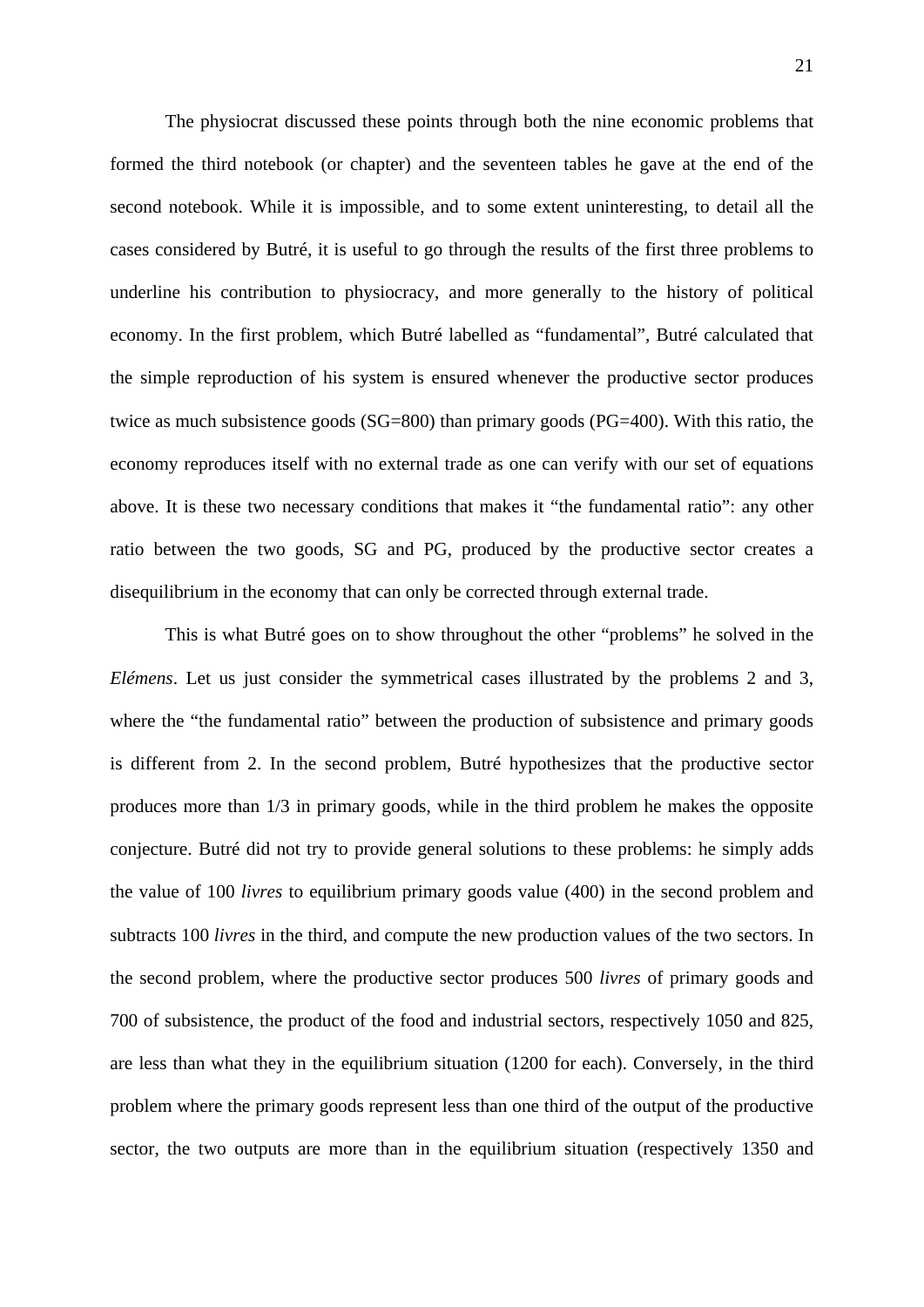1575). In each case the industrial sector reacts more than the food sector. This is due to the fact that the technique of production of the industrial sector is more efficient – compare equation (3') and (5'). Hence the economy reaches a better equilibrium (more employment) when it produces proportionally more manufactured goods that can be, for some of it, exchanged against subsistence goods. This result can be generalized as such: the more the productive sector output is composed of subsistence good, the more the total product of the two transforming sectors will be; the limit case being the one where the productive sector produces only primary goods.39

This result which is not commented by Butré is very interesting. In effect, if Quesnay had in several places underlined the fact that the wealth of industrial nations was ephemeral and artificial, he was never really able (or willing) to provide a rigorous analytical demonstration of this point, notably in the *Tableau économique* (Meek 1962, pp. 282-283; Herlitz 1996, pp. 5-7 and 16). We believe Butré offered such a demonstration in the *Elémens*. He showed that an economy could, through a process of industrialization (this is our wording), increase to a very significant degree his total income.<sup>40</sup> In the limit case mentioned above, the value of goods produced in the industrial sector (2700) is more than doubled compared to what it produces in the state of bliss (1200) and the value of the food sector is increase by one half (1800 against 1200). Moreover, it does so without any raise in its net product or income, which depends solely on the advances made in the productive (agricultural) sector. Thus, a nation may be able to increase its population and general (monetary) wealth through industrialization, but this significant increase is more apparent

<sup>&</sup>lt;sup>39</sup> The total production is, then, 1800 millions *livres* for the food sector and 2700 for the industrial sector with an export of 900 millions *livres* of manufactured goods and an import of the same amount of primary goods consumed by the industry.

<sup>&</sup>lt;sup>40</sup> We use the word industrialization since the increase of total output and employment is based on the possibility to export manufactured goods against an equivalent value of raw materials the economy manufactures.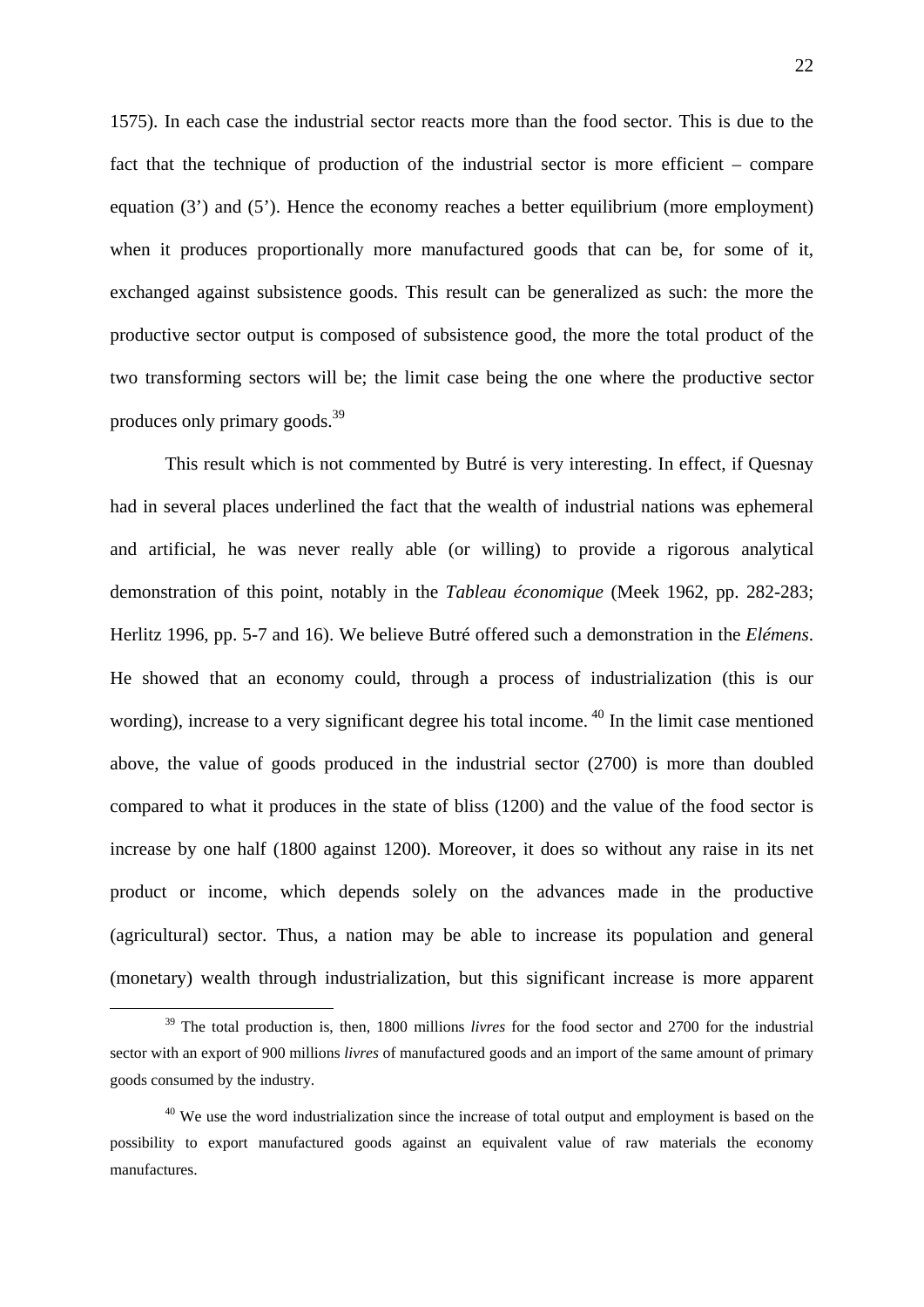than real. First, because there is no increase in net product, the state is not able to raise taxes in accordance with its gross product. Hence, being unable to draw more resources from its land, it will lack funds, or see the level of its debt rocketed, in case of a war with another state. Moreover, whenever the neighbouring nations would change their policies, prohibiting for example import of industrial goods or the export of their primary goods, the fragility of the economy would be exposed and its gross product would dive. It is for this reason that Butré qualified the case with no external trade as the "*maximum de constitution*" (Butré 1767b: notebook 2, f. 3).

On the whole and besides some significant variations, Butré's *Elémens* shared several of the traits of Quesnay's economic system. Like Quesnay's, his economic model has a strong normative component. For Butré, his work was to be a sort of universal toolkit each government can use to analyze its economy. He wished, for example, to analyze cases where the expenditure of the nation in industrial products and food are no more identical – similar to those explored by Quesnay with the *Tableau économique*.<sup>41</sup> Although, there is no trace of such developments in the draft that is kept at Tours and it is probable that he never realized his initial project to its full extent, these remarks show that Butré ultimate goal was to complete Quesnay's theory. For instance, Butré made it clear "the division of the two parts of the productive output may be subjected to an infinite number of variations that caused accordingly as many changes in the states [*états*] of manufactures and external trade. We are going to develop these aspects according to the three different ratios that can be established between raw food and primary goods and under which we can analyze the different variations." (Butré 1767a, notebook 2, f. 3) His demonstration in the second and third

<sup>&</sup>lt;sup>41</sup> "The nations, which have a different ratio between their expenditures [in food and industrial goods], would form three different types of ratio in the productive sector, to which we would apply the same method that we are going to present" (Butré 1767a, notebook 2, f. 3).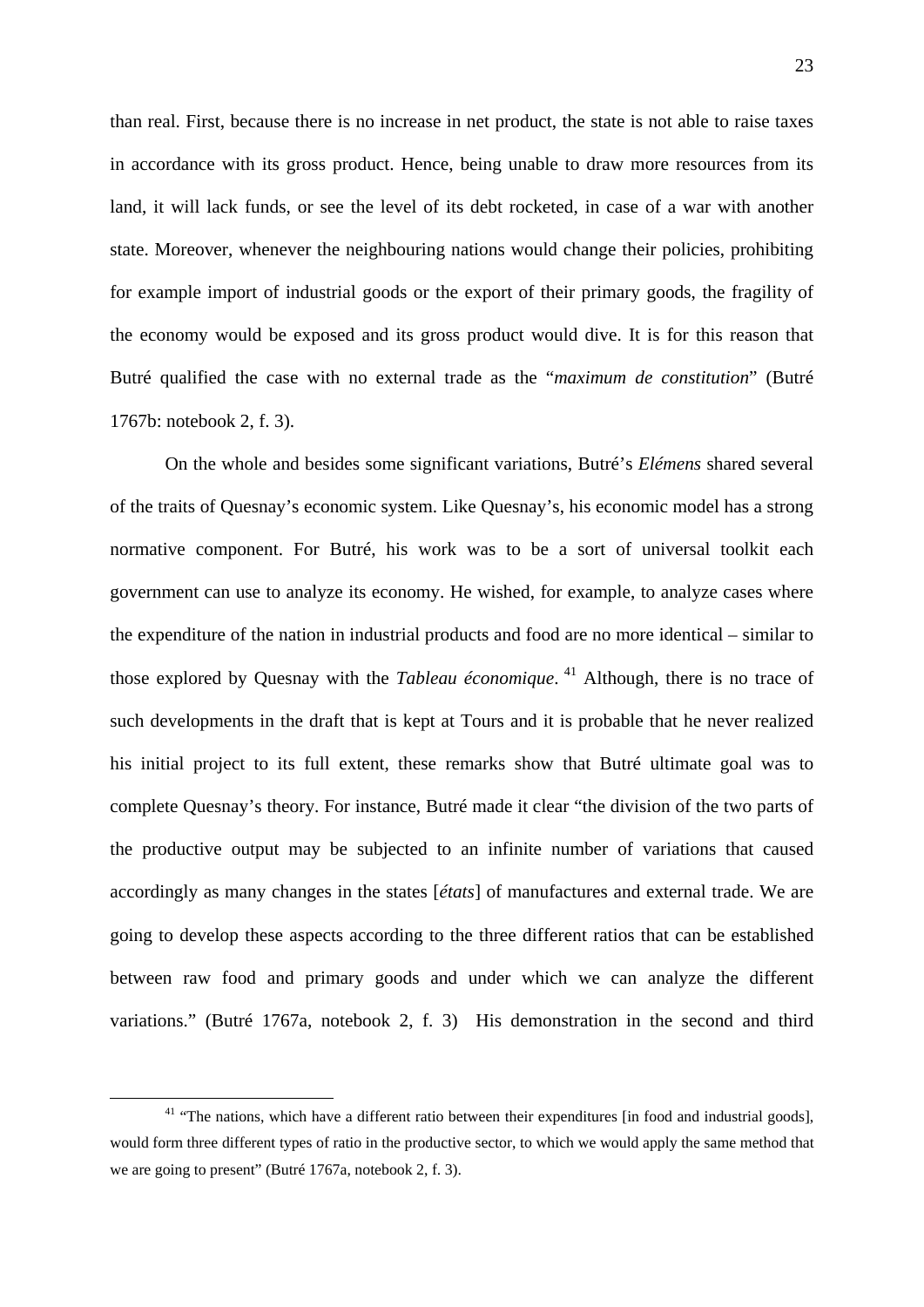problems was not intended to criticize Quesnay's theory, but to complete it in order to comfort Quesnay's statement that industrial wealth was by its nature fragile.

Finally, the text of Butré casts an interesting light on the oft-discussed issue of the sterile activities in the physiocratic system. The tables of Butré show that the food and industrial sectors produce wealth, wealth that in turn pays for the cost of production of manufactured goods, including the interest of advances and the remuneration of entrepreneurs. Interestingly, the industrial sector appears as a very 'productive' sector. Indeed, its production technique uses less input for the same gross product than in both the food sector and the productive sector. The only specificity of the productive sector is that it creates net income –an income totally disposable, i.e. not allocated to the payment of an element of the production cost. In this, Butré was completely in line with his master.<sup>42</sup> However, his definition of the productive trade is different from Quesnay: not only he excludes the transportation services *de la première main*, but he also considers the activities of transforming raw food into foodstuff that can be consumed by the people as unproductive. The consequence is that one of the fundamental issue for Quesnay – the distribution of the expenditures of landowners – is secondary for Butré: whether landowners consume food or manufactures goods, they are both products of the sterile class.

 $42$  For a discussion of Quesnay's view on the definition of productive activities, see Charles and Théré (2009).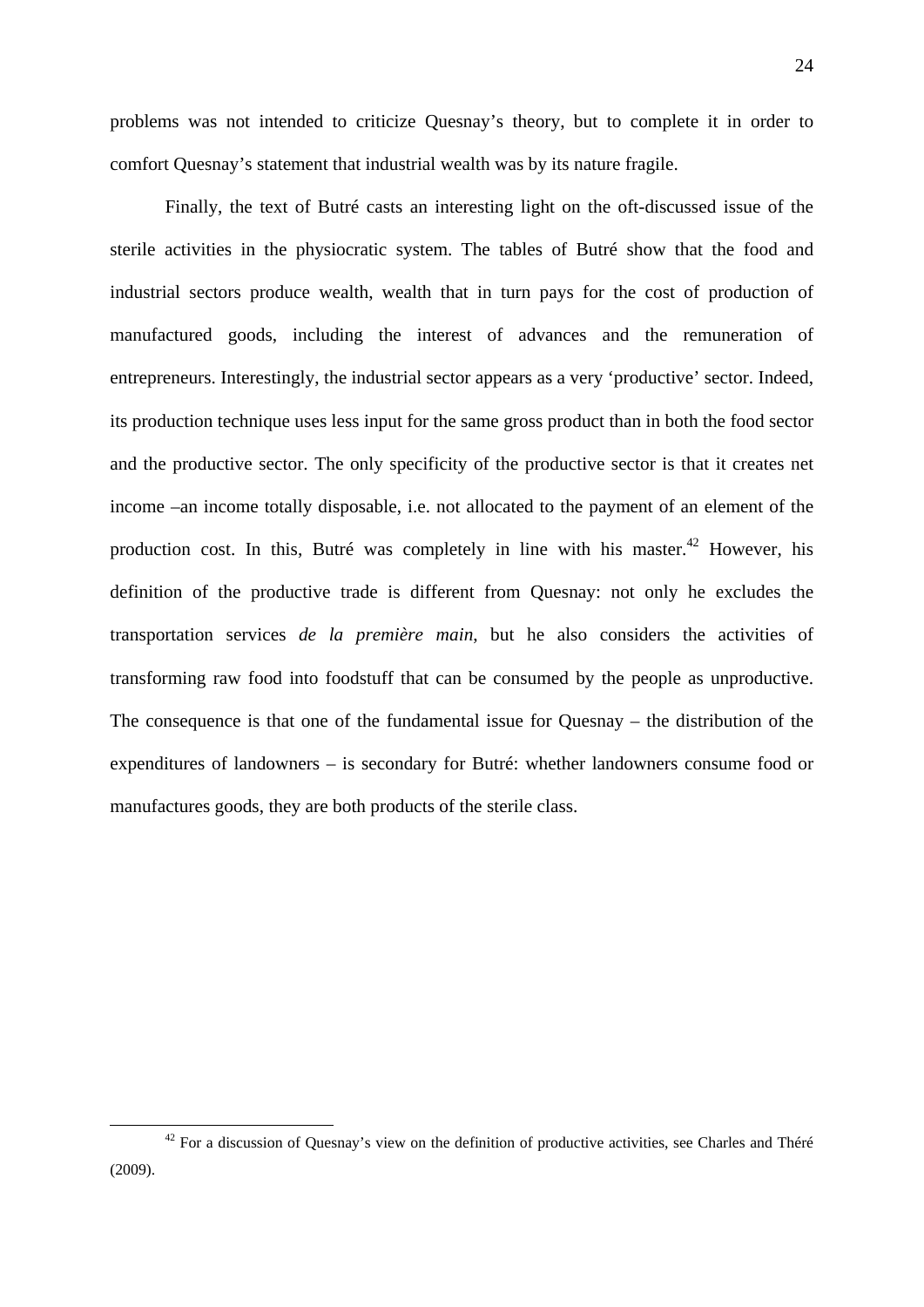#### **Bibliography**

Barna, Tibor. 1975. Quesnay's *Tableau* in Modern guise. *Economic Journal*, 1975, p. 485-496.

Butré, Charles Richard de. 1766. Lettre aux Auteurs, &c. sur la grande et la petite culture. Journal de l'agriculture, du commerce et des finances, Tome VI, 3<sup>e</sup> partie, September.

——————. 1766b. Untitled. [Incomplete draft of the *Mémoire sur les effets de l'impôt indirect*].Tours: Archives Départementales d'Indre-et-Loire, box C 101.

——————. 1767a. *Eléments d'oeconomie politique*. Tours: Archives Départementales d'Indre-et-Loire, box C 101.

——————. 1767b. Apologie de la science économique sur la distinction entre la grande et la petite culture, contre les critiques de M. F. [puis] De la grande et de la petite culture. *Ephémérides du citoyen* XIX :5-81 ; X :73-134 ; XI :71-114 ; XII : 73-136.

Caradonna, Jeremy L. 2009. Prendre part au siècle des Lumières. Le concours académique et la culture intellectuelle au XVIIIe siècle. *Annales. Histoire, Sciences Sociales*,  $3:633-662$ .

Cartelier, Jean. 1991. "L'économie politique de François Quesnay ou l'Utopie du Royaume agricole". In *Physiocratie. Droit naturel, Tableau économique et autres textes*. Paris: Flammarion, pp. .

——————. 2002a. The *Tableau économique* and Quesnay's views on wealth power : An inquiry into consistency. *Journal of the History of Economic Thought* 24 (1) : 55- 71.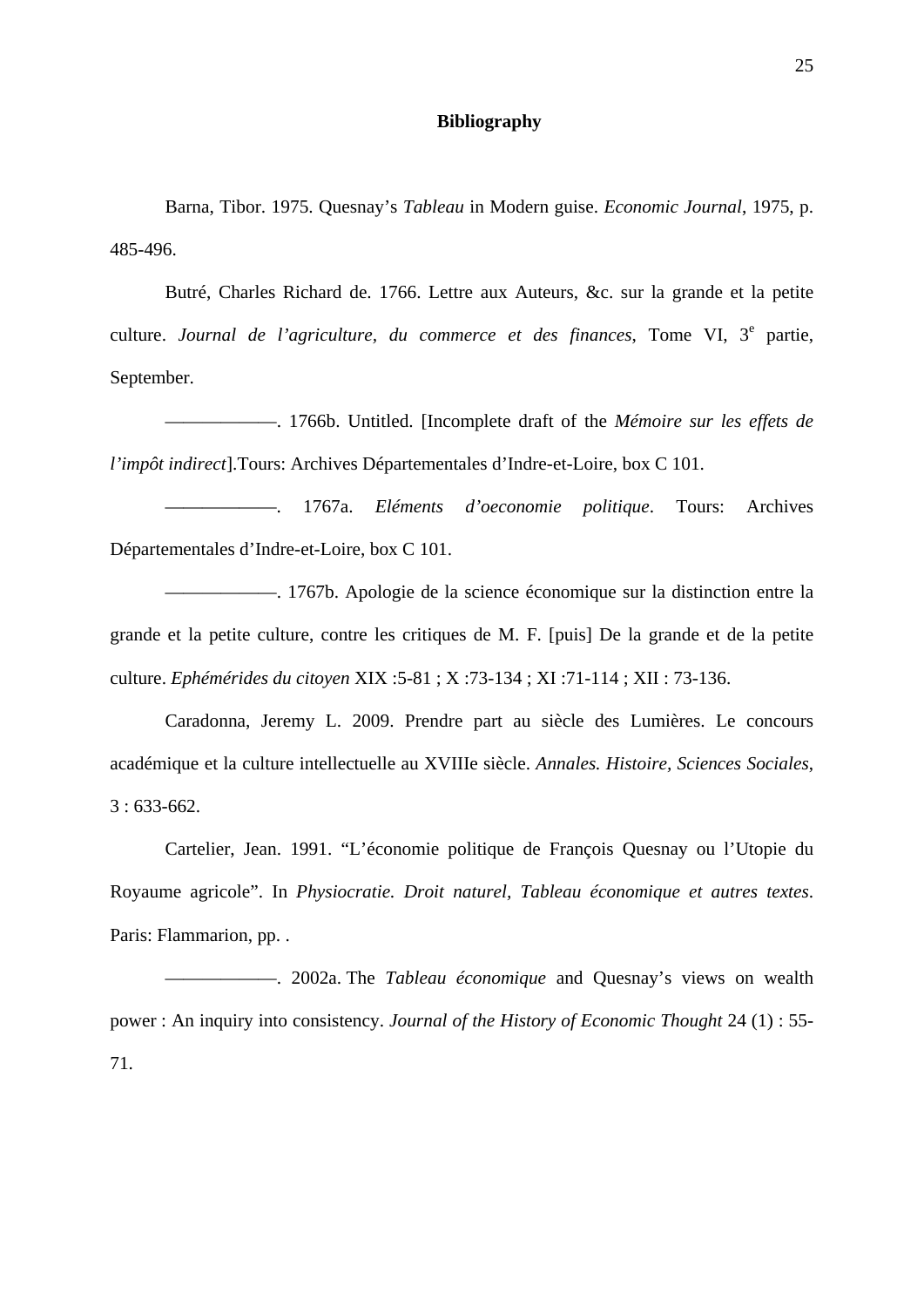——. 2002b. Zirkulation und Produktion in der « Philosophie rurale » : Eine kritische Untersuchung, in *Vademecum zu einem Klassiker der Physiocratie*, edited by A. Heertje,Verlag Wirtschaft und Finanzen, Düsseldorf, 2002.

Charles, Loïc. 2003. "The visual history of the Tableau Économique". The European Journal of the History of Economic Thought 10 (4): 527-550.

—————— 2008. « Tableau économique », *The New Palgrave Dictionary of Economics*, sec. Steven Durlauf et Larry Blume eds). London: Palgrave Macmillan, 2008.

 $-\&$  Théré, Christine. 2008. The Writing Workshop of François Quesnay and the Making of Physiocracy (1757-1764). *History of Political Economy*, 40: 1 (Spring 2008), p. 1-42.

——————. 2009. Les textes économiques parlent-ils d'eux-mêmes ? Quelques réflexions sur le bilan et les enjeux de l'édition INED 2005 des œuvres de Quesnay. *Cahiers d'Économie Politique*, vol. 57, 67-100.

——————. 2012. The *économiste* as surveyor: Physiocracy in the fields. Annual supplement to Volume 44 *History of Political Economy* ed. by H. Maas et M. Morgan, 2012, p. 71-89.

——————. 2013a. Jeux de mots, récit et littérature économique: rhétorique de l'anti-physiocratie dans le *Journal* et la *Gazette de l'agriculture du commerce et des finances*  (1764-1769). mimeo.

——————. 2013b. Physiocracy and early mathematical economics : The contribution of Charles Richard de Butré (1725-1805).

Dakin, Douglas. 1980 [1939]. *Turgot and the Ancien Régime in France*. New York: Octagon Press.

Decroix, Arnaud. 2006. *Question fiscale et réforme financière en France (1749-1789)*. Aix: Presses universitaires Aix-Marseille.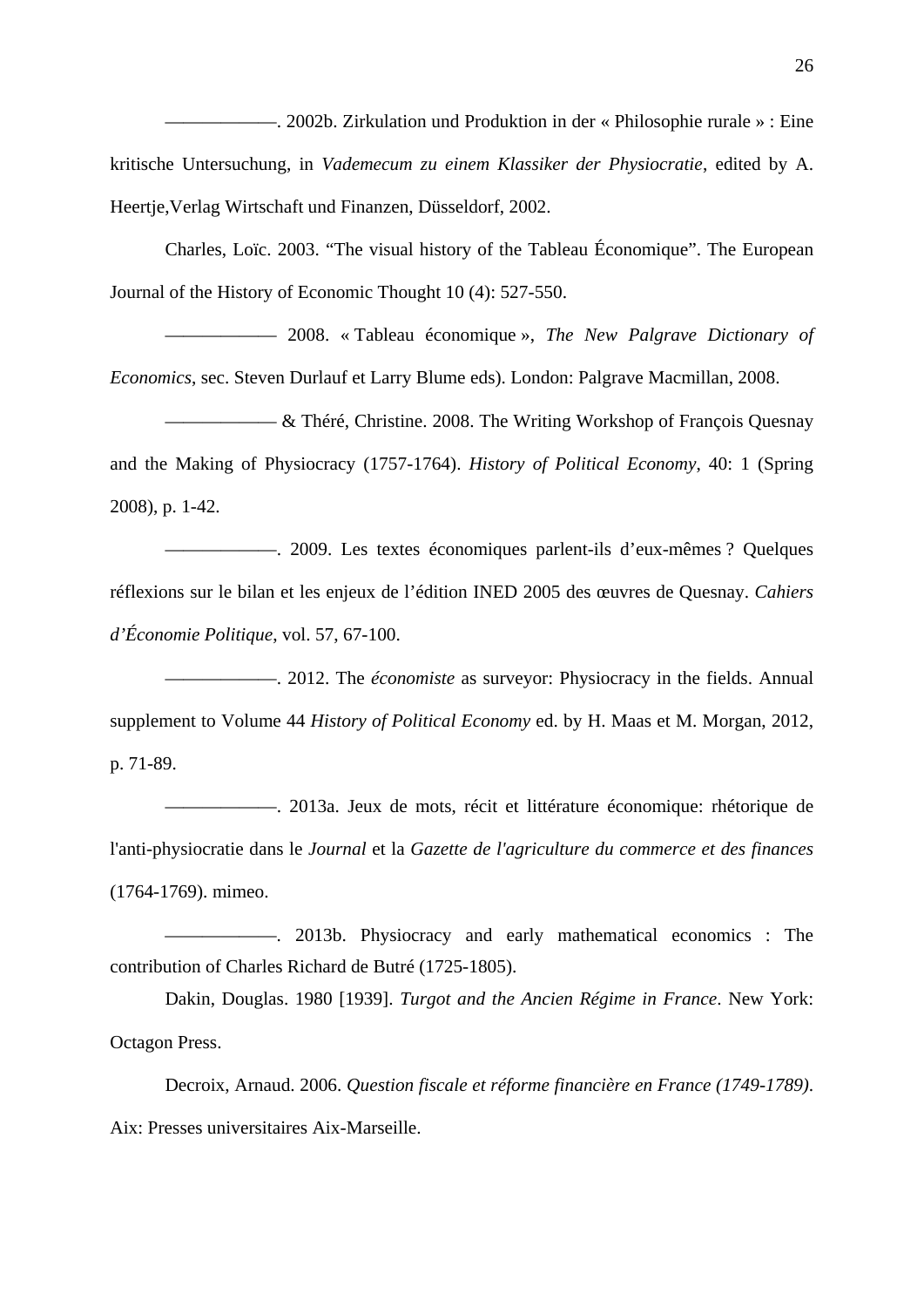Eltis, Walter. 1975. François Quesnay : A Reinterpretation. 1. The *Tableau économique*. *Oxford Economic Papers* 27, 2: 167-200.

Fauchon, Charles. 1927. *La société royale d'agriculture de la généralité d'Orléans (1762-1789)*, Orléans: Imprimerie moderne.

Follain, Antoine ed. 2010. *Une société agronomique au XVIIIe siècle. Les Thesmophores de Blaison en Anjou*. Dijon : Editions Universitaires de Dijon.

Graslin, Jean-Joseph-Louis. 1767. Essai analytique sur la richesse et sur l'impôt. London.

Gherke, Christian and Heinz Kurz. 1995 Karl Marx on physiocracy. The European Journal of the History of Economic Thought 2, 1: 53-90.

Herlitz, Lars. 1961. The *Tableau économique* and the doctrine of sterility. *Scandinavian Economic History Review*, IX, 1 : 3-51.

——————. 1996. From spending reproduction to circuit flow and equilibrium : the two conceptions of *Tableau économique*. *The European Journal of the History of Economic Thought*, 3, 1:1-20.

Herencia, Bernard. 2012. Le séjour du physiocrate Lemercier de la Rivière en Russie (1767-1768), *Dix-huitième siècle*, 44 : 621-649.

Hishiyama, Izumi. 1960. The *Tableau économique* of Quesnay. *Kyoto University Economic Review* 30, 1: 1-46.

INED 2005. *Œuvres économiques complètes de François Quesnay et autres textes.* Ch. Théré, L. Charles and J.-C. Perrot ed., Paris: INED, 2 vols.

Longhitano, Gino. 2012. "The Library of François Quesnay". In Gino Longhitano and Jean Cartelier, ed., *Quesnay and Physiocracy. Studies and Materials*. Paris: L'Harmattan, pp. 193-240.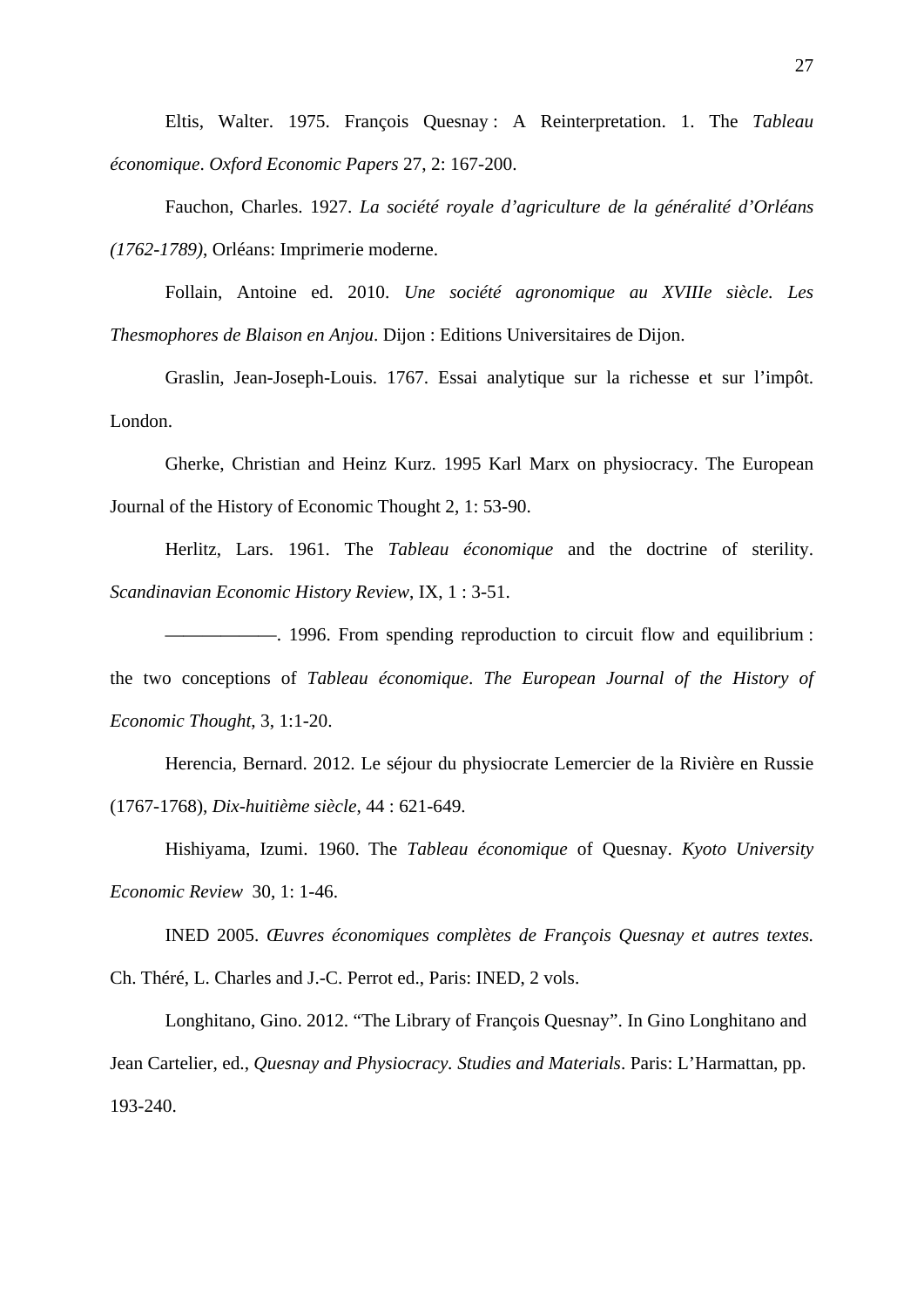Meek, Ronald L. 1962 [1993]. The Interpretation of the *Tableau économique*. In *The Economics of Physiocracy*. Fairfield, NJ: Augustus M. Kelley.

Mirabeau, Victor Riqueti and François Quesnay. 1763. *Philosophie rurale, ou économie générale et politique de l'agriculture réduite à l'ordre immuable des loix physiques et rurales, qui assurent la prospérité des empires*. Amsterdam: Libraires associés.

Negishi, Takashi 1989. Expenditure patterns and international trade in Quesnay's *Tableau économique*. In *Developments in Japanese Economics*, ed. R. Sato and T. Negishi. Tokyo: Academic Press.

Perrot, Jean-Claude. 1992. *Une histoire intellectuelle de l'économie politique*. Paris, EHESS.

Phillips, Almarin. 1955. The Tableau économique as a simple Leontief model**.** *The Quarterly Journal of Economics* 69, 1: 134-144.

Piguet, Marie-France. 1996. *Classe. Histoire du mot et genèse du concept. Des physiocrates aux historiens de la Restauration*, Lyon, PUL.

Pressman, Steven. 1994. *Quesnay's* Tableau économique*. A Critique and Reassessment*. New York: Augustus M. Kelley.

Reuss, Rudolf.1887. *Charles de Butré (1724-1805). Un physiocrate tourangeau en Alsace et dans le margraviat de Bade*. Paris, Fischbacher.

Schumpeter, Joseph. A. 1987. *History of Economic Analysis*. London: Routledge<sup>[1st</sup>] ed.: 1954]

Turgot, Anne-Jacques-Robert. 1766 [1914]. Letter to Du Pont, 22 December 1766. In *Œuvres de Turgot et documents le concernant*, edited by G. Schelle. Vol. 2. Paris: F. Alcan.

Vaggi, Gianni. 1987. *The Economics of François Quesnay*. London: Palgrave.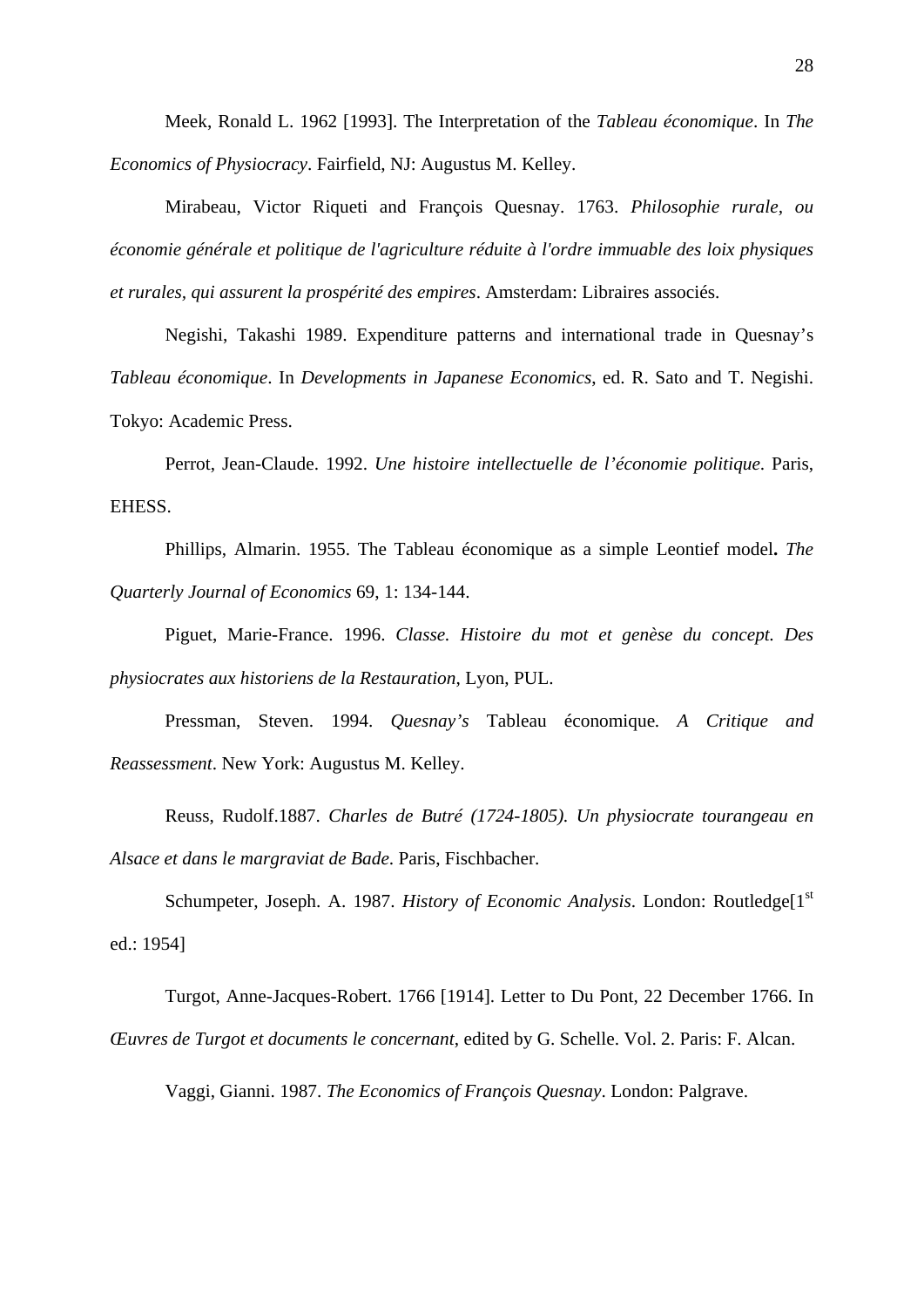### **Annex**

The following excerpt are taken from the second notebook or chapter of the *Elémens d'oeconomie politique*. The seven tables are given in succession on ff. 1-3 with only a short text in between the sixth and seventh tables, we kept this text as well. We have chosen to give the text exactly as it was spelled by Butré. We have added a few editorial notes and supplemented a word or two when it was an obvious miss made by the author or the text was unclear as it was. In the latter case, we have put the missing word inside brackets. We did not to reproduce or indicate the rare cancels Butré made.

The annual production of the land is 1500:

#### Distribution

| Income <sup>a</sup>                                   |                                                               |     | 500 |      |
|-------------------------------------------------------|---------------------------------------------------------------|-----|-----|------|
|                                                       | Food for<br>the<br>horses and oxen<br>employed                | 130 |     |      |
| Annual                                                | Food for<br>the<br>agricultural<br>workers<br>and<br>servants | 170 | 700 | 1500 |
| advances                                              | <b>Salaries</b><br>for<br>servants                            | 30  |     |      |
|                                                       | for<br><b>Salaries</b><br>agricultural<br>workers             | 250 |     |      |
|                                                       | For agricultural<br>tools                                     | 120 |     |      |
| Interest of advances and remuneration of agricultural |                                                               |     | 300 |      |
| entrepreneurs of all sorts and stocks of capital      |                                                               |     |     |      |
| Total for the annual reproduction                     |                                                               |     |     | 1500 |

#### This production of 1500 is divided in three parts

It is locally consumed in kind

 $\begin{array}{c|c}\n\hline\n\text{---} & \text{---} \\
\hline\n\text{---} & \text{---} \\
\text{---} & \text{---} \\
\hline\n\text{---} & \text{---} \\
\hline\n\end{array}$ <sup>a</sup> The incomes are divided in three parts, namely the portion of the landowners, the tithe, and the tax. [Note by the author]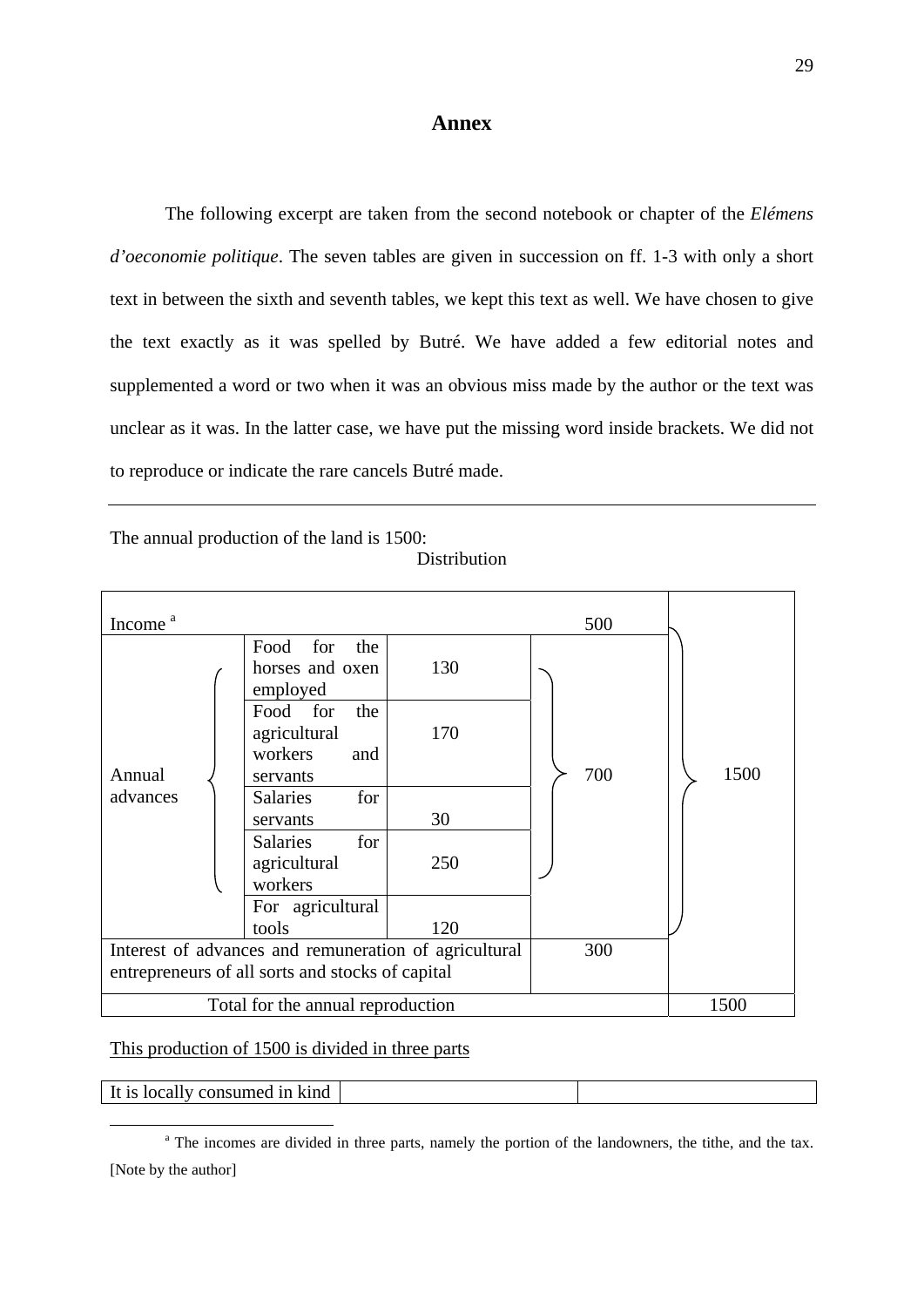| for the total of                    | 300 |      |  |  |
|-------------------------------------|-----|------|--|--|
| Raw food bought by the              |     |      |  |  |
| nutritive class                     | 800 | 1500 |  |  |
| Primary goods for                   |     |      |  |  |
| manufactures bought by the          | 400 |      |  |  |
| industrious class                   |     |      |  |  |
| The food [trade] makes 1200, namely |     |      |  |  |

| Raw food bought from the  |     |      |  |
|---------------------------|-----|------|--|
| agricultural class        | 800 |      |  |
| Cost of preparation,      |     |      |  |
| transports, interest of   |     | 1200 |  |
| advances, remuneration of | 400 |      |  |
| the entrepreneurs of the  |     |      |  |
| nutritive class           |     |      |  |

# Distribution of the consumption of 1200 of foodstuff

| The income               | 250                                      |     |      |
|--------------------------|------------------------------------------|-----|------|
| consumes for             |                                          |     |      |
| Day laborer and          | 200                                      |     |      |
| house employees $(^{b})$ |                                          |     |      |
| Rural entrepreneurs      | 150                                      | 600 |      |
| for                      |                                          |     |      |
| The nutritive class      | 200                                      |     | 1200 |
| for                      |                                          | 600 |      |
| The industrious class    | 400                                      |     |      |
| for                      |                                          |     |      |
|                          |                                          |     |      |
|                          | Total of annual consumption of foodstuff |     | 1200 |

# **[2]** The products of industry is 1200 namely

| Primary goods of these      |     |      |  |
|-----------------------------|-----|------|--|
| products                    | 400 |      |  |
| Cost of production in wages |     |      |  |
| and transports, interest of |     | 1200 |  |
| advances, and remuneration  | 800 |      |  |
| of the entrepreneurs,       |     |      |  |
| About twice as much as the  |     |      |  |
| primary goods               |     |      |  |

# Distribution of the consumption of 1200 of industry products

 $\begin{array}{c|c}\n\hline\n\end{array}$ <sup>b</sup> The agricultural day laborers spend at least 34 of their wages in foodstuff and the other quarter in industrial goods.The other classes of the nation bring about half of their spendings to each side. [Note by the author]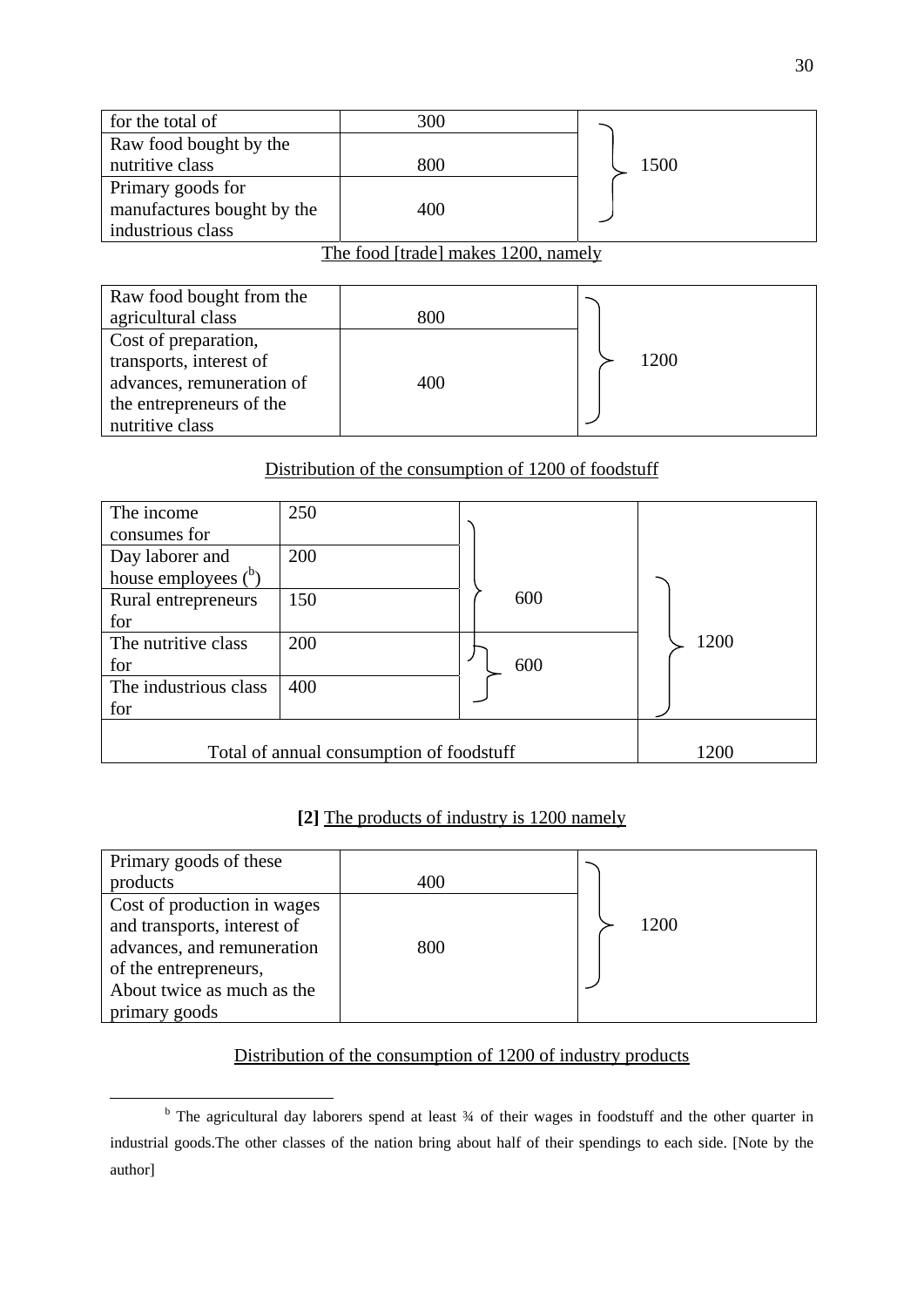| The income buy for                              |                                                          |     | 250 |      |  |
|-------------------------------------------------|----------------------------------------------------------|-----|-----|------|--|
|                                                 | by day laborer<br>and house<br>employee                  | 80  |     | 600  |  |
| The farm                                        | by entrepreneur<br>for their<br>agricultural<br>advances | 120 | 350 |      |  |
|                                                 | For the use of<br>entrepreneurs                          | 150 |     |      |  |
| The nutritive class for<br>200                  |                                                          |     |     | 600  |  |
| The industrious class for                       |                                                          |     | 400 |      |  |
| Total of annual consumption of industrial goods |                                                          |     |     | 1200 |  |

This distribution determine the trade used by a nation of which the products of every types are valued at 2500 million and the set of the set of the set of the set of the set of the set of the set of the set of the set of the set of the set of the set of the set of the set of the set of the set of the set of the set

1° The property trade or [the trade] of the commodities and products of the land is 4/5 of the total of these products productions, which is in this case ...... 1200

| It is sold in raw food [aliment] $2/3$ or | <br>800          |      |
|-------------------------------------------|------------------|------|
|                                           |                  | 1200 |
| Raw materials for industry                | <br>$400\degree$ |      |

The remaining fifth of the total [value] of products is consumed in kind on the location by the landowners, farmers of all kinds, their house keepers, horses and ox necessary for cultivation works, which makes for the total of production ..... 1500

2° The [value of] food trade is 1200, of which there is 800 of raw food domestic or imported and 400 for the preparation, transport, interest of advances, remuneration of entrepreneurs from this trade et more generally for all costs necessary for final consumption.

3° The [value] of industrial trade or of all manufactured good is 1200. There are 400 of domestic or imported primary goods, and 800 for the workers, cost of transportation, interest of advances, remuneration of entrepreneurs from this class and for all the advances necessary for the transformation of primary goods to the consumption.

 Of these 1200, 800 are bought by the proprietary and foodstuff classes, and 400 by the industrial class itself and the traders attached to this class, either for their personal use or to maintain the machines and other tools necessary to their works and trades.

**[3]** By reuniting these three trades one can see that in a large agricultural nation where all the products of different sorts are valued 1500 there are a total trade or of annual sales ofr the use of the nation of 3600 which is distributed as such: